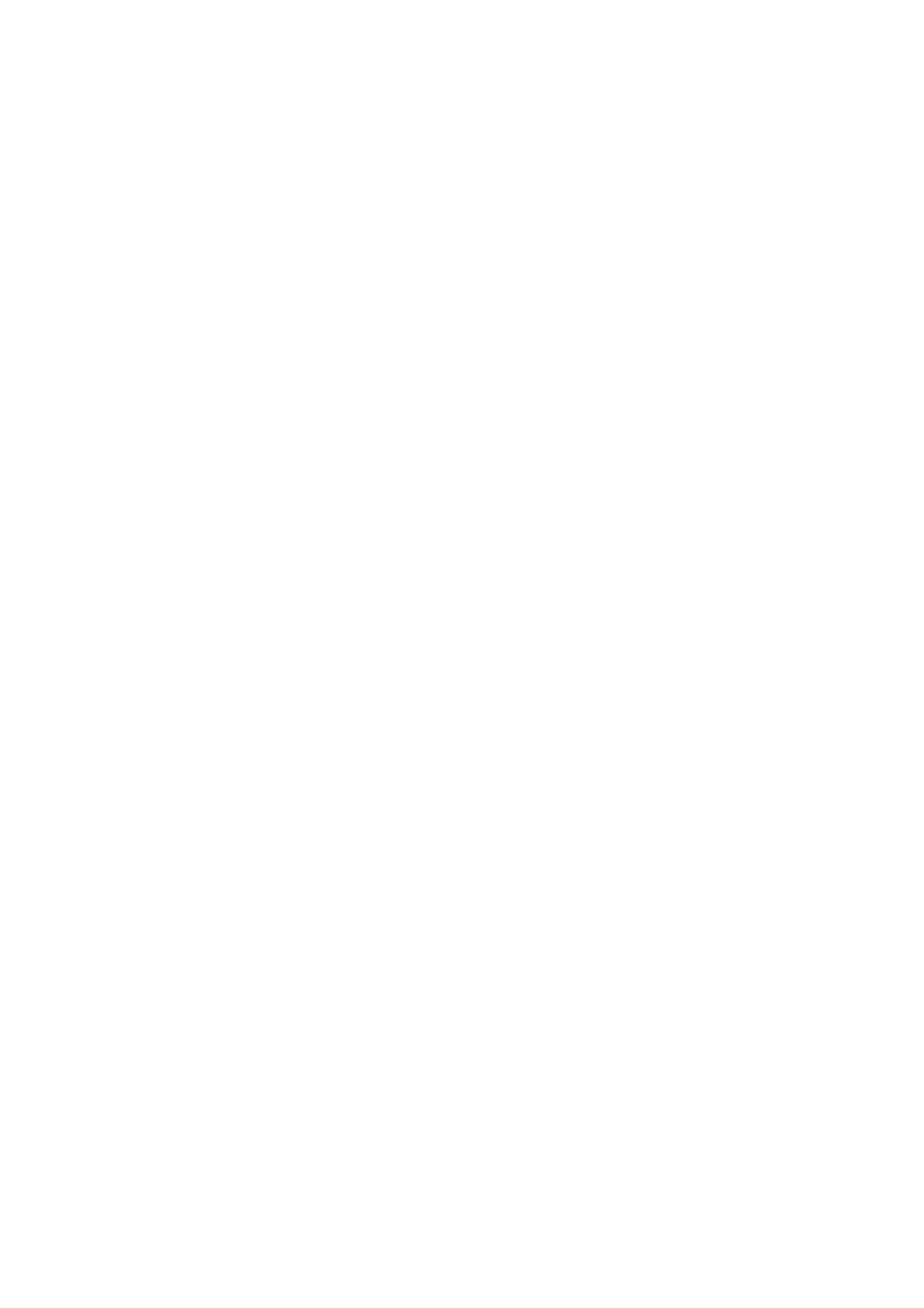## **Table of Content**

| П                                               |                                                                      |  |
|-------------------------------------------------|----------------------------------------------------------------------|--|
| $\mathbf{z}$                                    |                                                                      |  |
| 3                                               |                                                                      |  |
| 4                                               |                                                                      |  |
| 5.                                              |                                                                      |  |
| 5.1<br>5.2<br>5.3                               | CONNECTING THE BARIX INSTREAMER TO YOUR AUDIO EQUIPMENT5             |  |
| 6                                               |                                                                      |  |
| 6.1<br>6.2                                      |                                                                      |  |
| 7                                               |                                                                      |  |
| 7.1<br>7.2<br>7.3<br>7.4                        |                                                                      |  |
| 7.5<br>7.6<br>7.7<br>7.8<br>7.9<br>7.10<br>7.11 |                                                                      |  |
| 8                                               |                                                                      |  |
| 8.1<br>8.2<br>8.3<br>8.4<br>8.5                 | OTHER DEVICE PULLS AUDIO FROM THE BARIX INSTREAMER (RADIO METHOD) 15 |  |
| 9                                               |                                                                      |  |
| 9.1<br>9.2                                      | HOW TO SET THE BARIX INSTREAMER FOR LISTENING USING WINAMP 16        |  |
| $\overline{10}$                                 |                                                                      |  |
| 10.1<br>10.2<br>10.3<br>10.4                    |                                                                      |  |
| П                                               |                                                                      |  |
| 12                                              |                                                                      |  |
| $\overline{13}$                                 |                                                                      |  |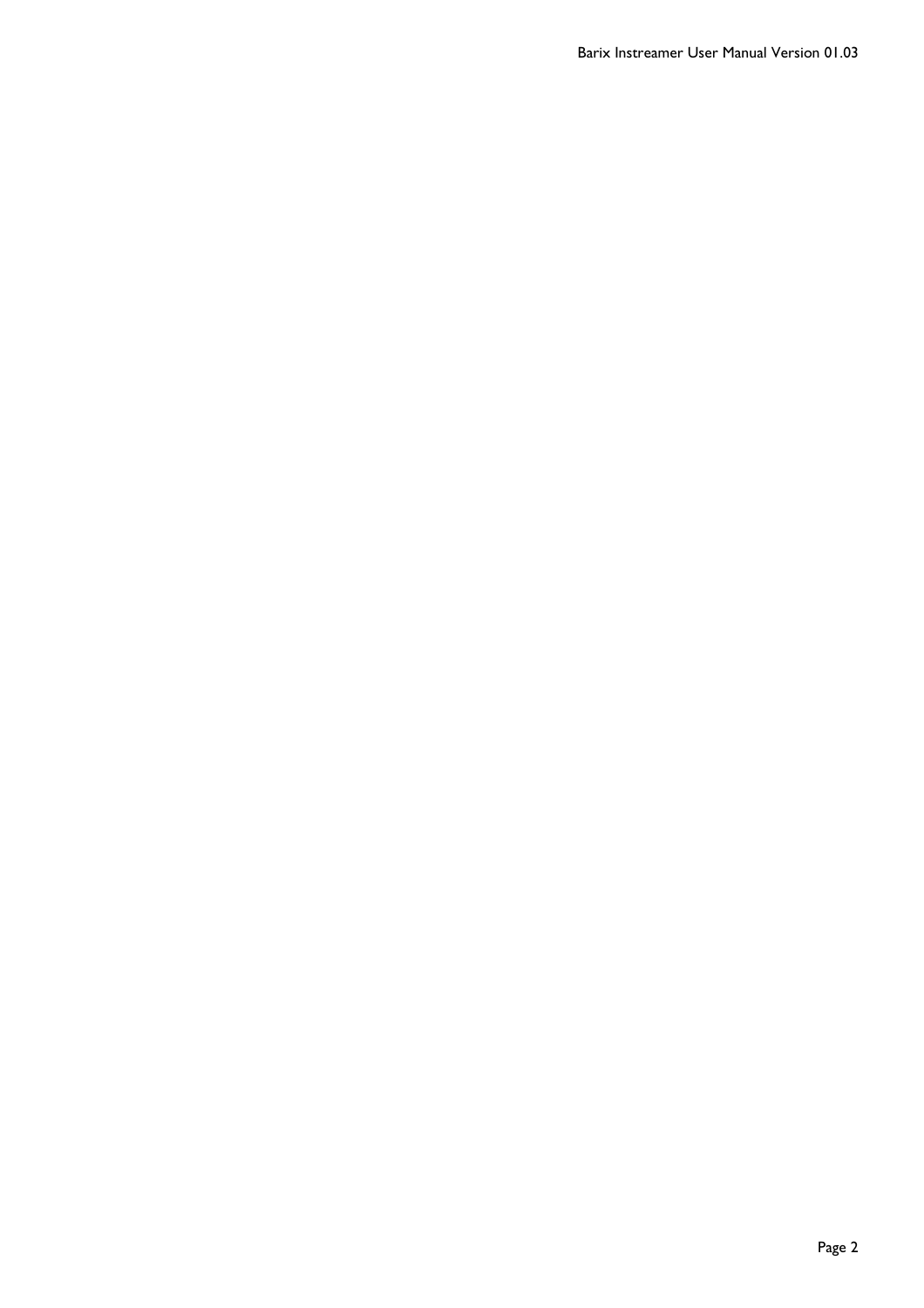## **1 Introduction**

Congratulations on the purchase of your Barix Instreamer from Barix AG.

What exactly is the Barix Instreamer? The Barix Instreamer is a versatile, networkconnected analog and digital audio-to-Ethernet converter for a variety of applications.

This device enables professional home installers to satisfy all customer requests for a distributed audio system.

The Barix Instreamer converts analog and digital audio into MP3 streams and serves the network just like an ordinary Internet radio station.

A Barix Instreamer can be easily managed via a web browser interface using webconnected PCs, web pads, PDAs or other web-enabled devices. With serial and Ethernet control API's the device can be controlled by typical home automation systems.

The Barix Instreamer is perfect for converting several digital and analog sources such as tapes, tuner, cd or minidisc and distributing it over the network.

With an optional stick-on transmitter attached IR enabled devices can be remote controlled via the network connection enabling the user to switch the station on a tuner or select a different song on a cd player without being in the same room as the device.

Connection to audio equipment is made simple by offering stereo RCA analog as well as S/PDIF and coax digital inputs.

Installing the Barix Instreamer is fast and simple due to its unique features - SonicIP and IPzator: after power-up the device will announce its IP address over the headphone output!

The Barix Instreamer supports various control and communication modes. Software developers can easily write audio applications using one of the well documented Ethernet, serial or web based interfaces.

## **2 Features**

- Converts analog or digital audio into stereo or mono MP3 streams.
- 10/100 Mbit Ethernet connection
- Stereo RCA Line in, S/PDIF digital inputs (optical and coax), headphone out
- Controllable via a standard web browser (PC, PDA, Web tablet) or via a serial port
- Infrared out for remote control of attached audio device
- Features **SonicIP**<sup>®</sup> and **IPzator**<sup>™</sup> technology
- Supports Barix audio synchronization feature (can act as SYNC master)
- Easy integration into existing IT infrastructure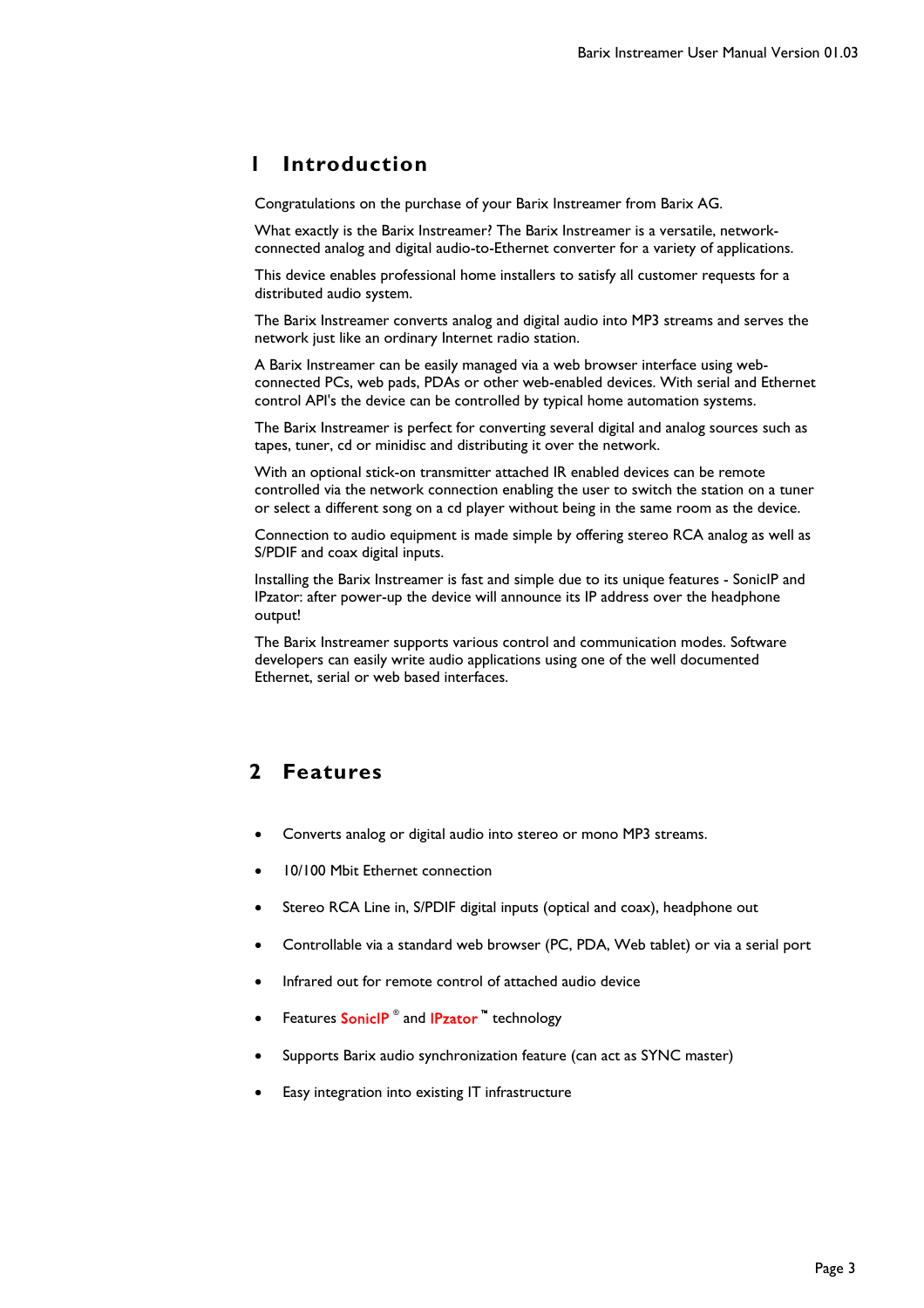## **3 Package content**



## **4 Getting to know your Barix Instreamer**

Ļ

# S/POIF IN LINE IN 12VDC A B C D E F

- **A RJ45 for LAN 10/100 Half/Full duplex**  This port is for the connection to your network.
- **B S/PDIF in coaxial**

**Rear side** 

- **C S/PDIF in optical**
- **D Left Line input RCA**
- **E Right Line input RCA**
- **F Power in** ring: Ground, center : +12 VDC



- **1 Serial port (RS-232)**  This port is for a serial connection to your computer.
- **2 Headphone out**
- **3 Infrared out**
- **4 Red and green LED for status display**
- **5 Reset button**

Press this button shortly to reset the Barix Instreamer. If you press it until the red light flashes (about 5 seconds) the device will be reset to factory defaults.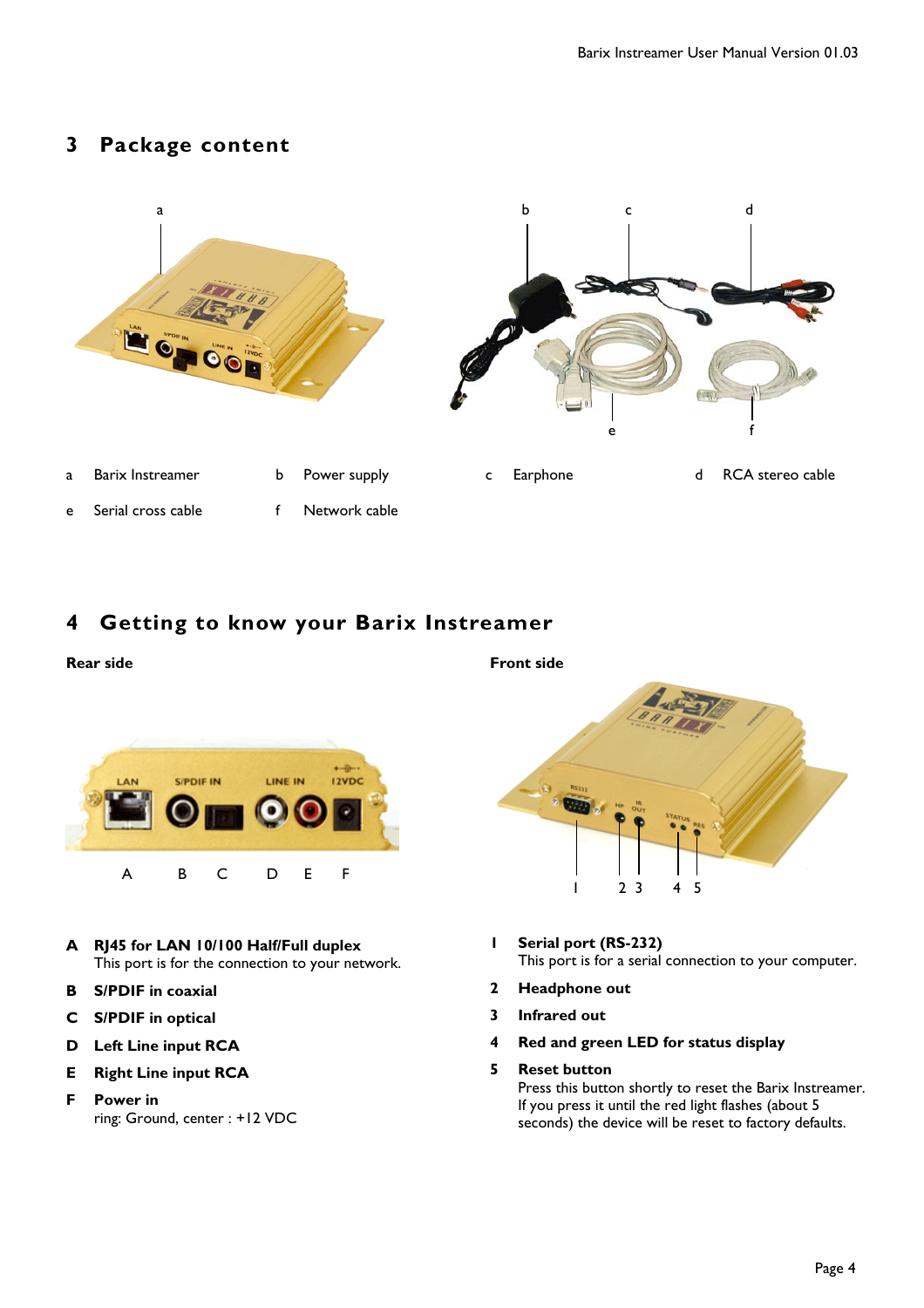## **5 Installation**

Once the Barix Instreamer is connected to your network, it will automatically receive an IP address from your DHCP server (Internet gateways run usually a DHCP server). If no DHCP server can be reached, our IPzator function will search the network for a free IP address. The Barix Instreamer will announce the IP address using SoniclP technology.

### **5.1 Connecting the Barix Instreamer to your audio equipment**

Connecting audio sources is possible by offering three different audio input options:

For connection to an analog audio source, the Barix Instreamer features stereo RCA inputs (D+E). Simply connect the included stereo RCA cable (d) to the audio output of your source device.

For connection to a coaxial digital audio source, the Barix Instreamer features a coaxial S/PDIF input (B). The Coax cable is not included.

For connection to an optical digital audio source, the Barix Instreamer features an optical S/PDIF input (C). The optical cable is not included.

## **5.2 Connecting the Barix Instreamer to your power supply**

Plug the included power supply (b) into the power jack (F) of the Barix Instreamer and the other end into the power outlet of the wall.

## **5.3 Connecting the Barix Instreamer to your network**

#### **STEP 1**

Plug the included network cable (f) into the network port of the Barix Instreamer (A) and the other end into your hub or switch.

#### **STEP 2**

Plug the included earphone (c) into the HP output (2) and put it in your ear.

Get the pen and paper ready to write down the IP address that will be announced in step 5. The announcement of the IP address is called **SonicIP**.

#### **STEP 3**

Plug the power supply (b) into the power jack (F) of the Barix Instreamer and the other end into the power outlet of the wall.

#### **NOTE**

When power cycling the Barix Instreamer we recommend to disconnect/connect the power supply at the wall socket. To prevent electrical overload of the device the power supply should only be plugged into the wall socket with the power supply connected to the Barix Instreamer first.

#### **STEP 4**

The Barix Instreamer will now search for a **DHCP** server to get an IP address and announce this address over the earphone.

*Example: 192.168.0.12 (Voice: one nine two dot …)* 

Make sure you write this IP address down. If no DHCP server is found then our **IPzator** function will search the network for a free IP address (this could take up to 5 minutes).

#### **NOTE**

Your Barix Instreamer is now ready to start working, we recommend, however, that you set a **Static IP** address so that the IP address will not change every time you power up the Barix Instreamer.

See section 9.1 how to set a Static IP.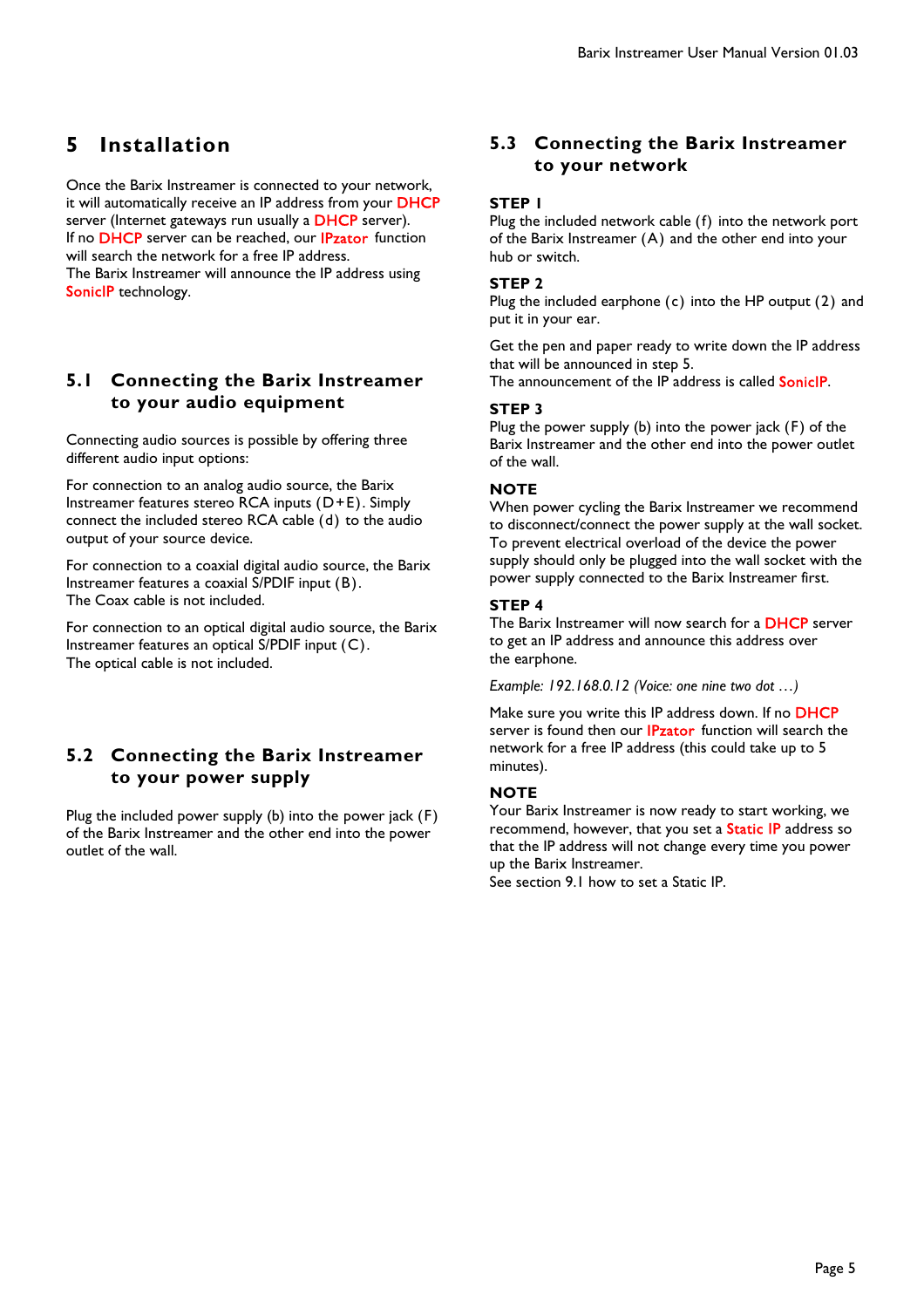## **6 Controlling the Barix Instreamer**

The Barix Instreamer has a local web server built in. You can control the Barix Instreamer from anywhere on your network using a standard web browser (from your PC, PDA or web tablet).

### **STEP 1**

Open your web browser.

### **STEP 2**

Type in the IP address of the Barix Instreamer in the address bar then press Enter *Example: 192.168.0.12*

You should now see the device status panel of the Barix Instreamer in the browser window:



#### **F1 User control interface**

This frame shows the link to the configuration pages.

#### **F2 Status and control**

This frame shows the current device status.

### Several links allow control and simulation of serial signals.

#### **F3 Help**

This frame shows the help for the available links in the device status page.

## **6.1 User control interface**

#### **BARIX INSTREAMER**

A click on the Barix Instreamer logo will bring you to the Barix homepage. (www.barix.com)

### (CONFIGURATION)

A click onto this button will bring you to the device configuration page.

## **6.2 Status and control**

| @ Status           |                | <b>SENDING</b> |
|--------------------|----------------|----------------|
| Input peak value L | R              | 28<br>36       |
|                    | <b>SENDING</b> |                |
| SET CLR            | CTS IN         |                |
| CLR<br>SET         | RTS OUT        |                |

#### **Device status**

Shows the current status ("INACTIVE","SENDING").

#### **Input peak value**

The number [0..65535] shows the peak value of the encoder (Line or Mic In) for the left and right channel.

#### **SENDING**

Click the "SEND" link to start sending. Click the "STOP" link to stop sending. The LED next to SENDING has the following meaning: GREY for not sending, GREEN for sending

#### **CTS IN (RS-232)**

Click the "SET" link to simulate CTS beeing activated. Click the "CLR" link to simulate CTS beeing deactivated. The value next to "CTS IN" has the following meaning: GREY for inactivated, GREEN for activated (simulation is not shown!)

#### **RTS OUT (RS-232)**

Click the "SET" link to activate RTS. Click the "CLR" link to deactivate RTS. The value next to "RTS OUT" has the following meaning: GREY for inactivated, GREEN for activated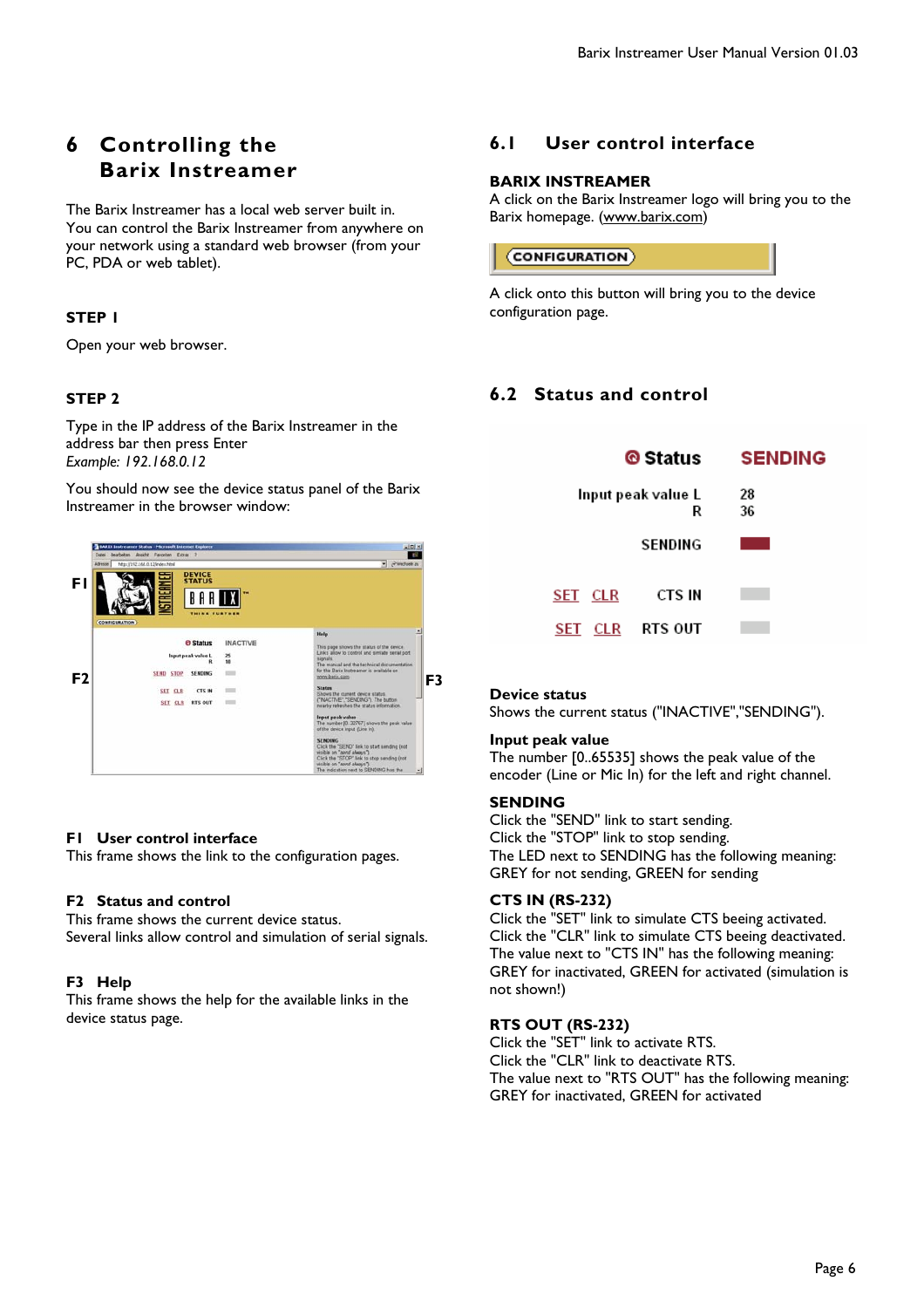## **7 Device Configuration**

To enter the Barix Instreamer device configuration you can log onto its local web server.

#### **STEP 1**

Open your Web Browser

#### **STEP 2**

Type in the IP address of the Barix Instreamer and hit enter *Example: 192.168.0.12* 

#### **STEP 3**

Click on the Config button

 $\langle$  CONFIGURATION $\rangle$ 

## **7.1 Configuration Overview**



### **A INFO FRAME**

This frame shows the Barix Instreamer's MAC address and the installed version of Firmware, Web application, Bootloader and Setup.

#### **B MENU FRAME**

This frame shows the available menu icons. A click on SETTINGS brings you to the settings page when you are on the DEFAULTS, REBOOT or UPDATE page. A click on HOME brings you to the device status page.

#### **C SETTING TABS**

This bar shows the available tabs within the settings menu.

#### **D HELP FRAME**

This frame shows the help to all settings and menus.

## **7.2 Network settings**

Here you can configure the Barix Instreamer's Static IP address.

With this you can set a permanent IP address so that the device does not have to get a new one upon power-up.

#### We recommend that you set a **Static IP** address.

| <b>SETTINGS</b>                                                           |                |                                                                           |                     |                |               |                 |
|---------------------------------------------------------------------------|----------------|---------------------------------------------------------------------------|---------------------|----------------|---------------|-----------------|
| NETWORK                                                                   | <b>AUDIO</b>   | <b>STREAMING</b>                                                          | $\underline{UQ}$    | <b>CONTROL</b> | <b>SERIAL</b> | <b>SECURITY</b> |
| <b>IP Address</b><br>Netmask<br><b>Gateway IP Address</b><br>Use SoniclP® | 10<br>10<br>10 | $\vert 0 \vert$<br>$\cdot$ 0<br>. 10<br>. 10<br>.  0<br>.10<br>⊙ Yes O No | .  0<br>.10<br>.  0 |                |               |                 |
| Apply                                                                     | Cancel         |                                                                           |                     |                |               |                 |

#### **IP Address**

Enter the 4 values of the desired device IP address e.g.:

- "0.0.0.0" for automatic discovery (in this order: BOOTP, DHCP, IPzator, AutoIP. See also section 10.4 Automatic discovery settings.)
- y "192.168.0.12" for an internal LAN

#### **Netmask**

Enter the 4 values of the desired Static IP e.g.:

- "0.0.0.0" for a default Netmask depending on the used IP Address.
- "255.255.255.0" for a C class network

#### **Gateway IP Address**

Enter the 4 values of the desired Gateway IP address e.g.:

- "0.0.0.0" for no Gateway
- "192.168.0.1" for a Gateway in a LAN

**Note**: The Gateway has to be set only when connecting to other devices over the WAN (through a router).

#### **Use SonicIP**

If set to "yes", the Barix Instreamer will announce its IP address over the audio output.

To store these settings click on Apply button. The device will restart with the new settings.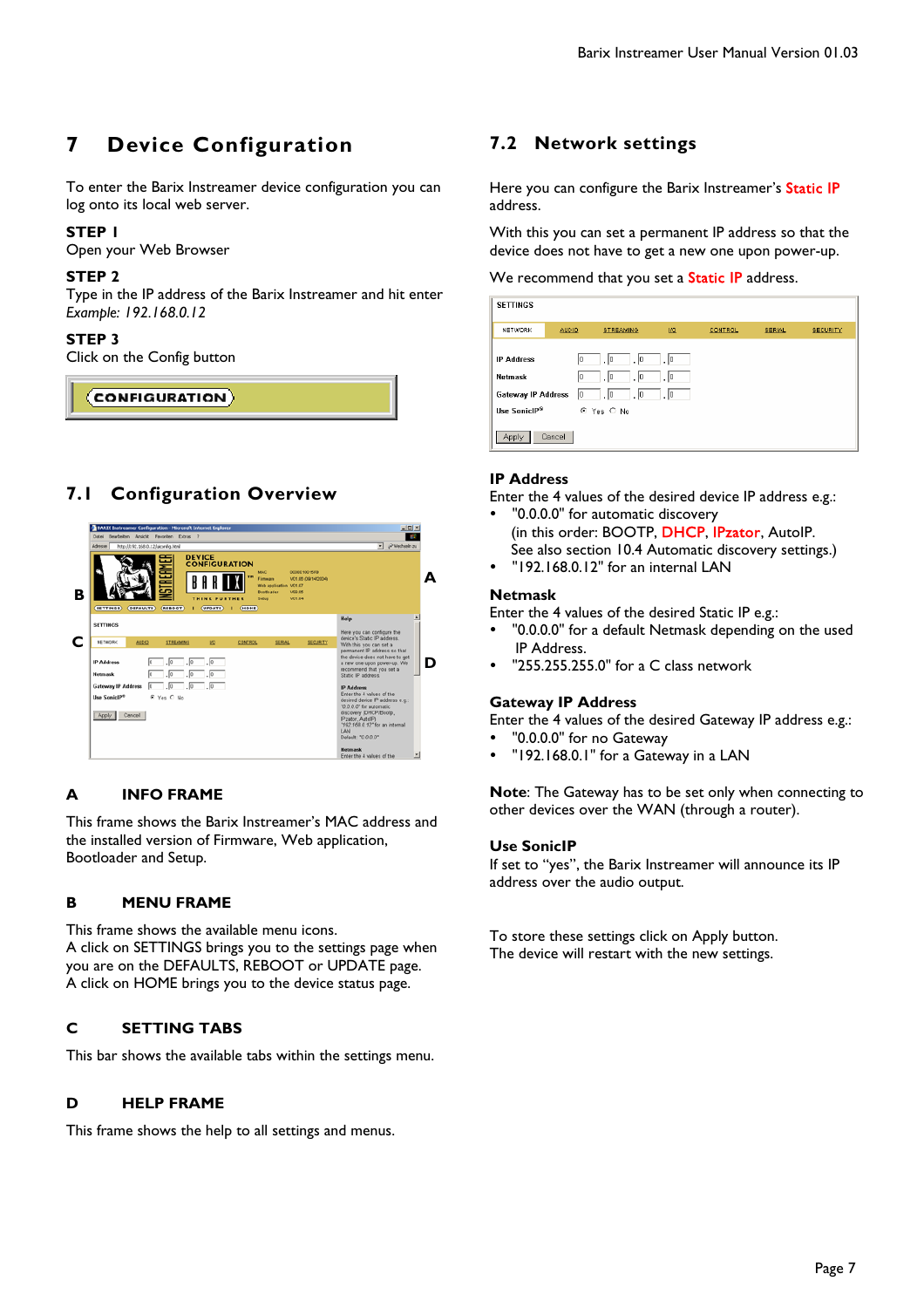## **7.3 Audio settings**

These settings adjust the audio input and output.

| <b>SETTINGS</b>                                                                                                                                                                                           |              |                  |     |         |               |          |  |
|-----------------------------------------------------------------------------------------------------------------------------------------------------------------------------------------------------------|--------------|------------------|-----|---------|---------------|----------|--|
| <b>NETWORK</b>                                                                                                                                                                                            | <b>AUDIO</b> | <b>STREAMING</b> | VO. | CONTROL | <b>SERIAL</b> | SECURITY |  |
| © Line C SPDIF optical C SPDIF coaxial<br>Input source<br><b>Channel Mode</b><br>⊙ stereo ○ mono<br>7 Highest -<br><b>Encoding quality</b><br>MPEG1 / 48 kHz<br><b>Sampling frequency</b><br>$\mathbf{r}$ |              |                  |     |         |               |          |  |
| <b>Advanced Encoder Settings</b><br>ďB<br>A/D amplifier gain<br>-3<br>▾╎                                                                                                                                  |              |                  |     |         |               |          |  |
| <b>MP3 Frame CRC</b><br>© enable ○ disable<br>MP3 Bitreservoir Mode<br>© used ○ kept empty                                                                                                                |              |                  |     |         |               |          |  |
| MP3 Channel Mode Extension © enable C disable MS-Stereo encoding<br><b>MP3 Copyright Protection</b><br>⊙ enable ○ disable                                                                                 |              |                  |     |         |               |          |  |
| <b>MP3 Stream Type</b><br>© copy ○ original<br><b>MP3 Emphasis</b><br>none                                                                                                                                |              |                  |     |         |               |          |  |
| Apply                                                                                                                                                                                                     | Cancel       |                  |     |         |               |          |  |

#### **Input source**

Choose the desired input source.

#### **Channel Mode**

Select between "stereo" and "mono" input mode.

#### **Encoding Quality**

Choose between "0 lowest" and "7 highest" in steps of 1. The Encoder Quality table below shows the average bit rate in kbit/s for the quality settings and sampling frequencies in kHz.

| Qual. 0 $ 1 2 3 4 $               |  |  | 5 <sup>1</sup> |  |
|-----------------------------------|--|--|----------------|--|
| 44.1 65 68 73 80 90 105 125 140   |  |  |                |  |
| $ 22.05 35 38 40 45 50 $ 60 75 90 |  |  |                |  |

#### **Sampling Frequency**

Choose between 6 different settings. From "MPEG1 / 48 kHz" down to "MPEG2 / 16 kHz". In case of S/PDIF audio input, MPEG1 is used and the sampling frequency is auto detected.

#### **Advanced Encoder Settings**

These Settings are for advanced users only. Detailed information about the Encoder Settings can be found in the datasheet of the Micronas MAS3587 MP3 encoder.

#### **A/D amplifier gain**

Choose the desired gain ( $".3".$   $."19.5".4B$ ) for the A/D amplifier (only for the line input).

#### **MP3 Frame CRC**

If set to "enable", the encoder will include the CRC-16 to each MP3 frame.

#### **MP3 Bitreservoir Mode**

The Bitreservoir is used to compensate the differences between the predefined frame sizes. If set to "used", the encoder will use the bitreservoir.

#### **MP3 Channel Mode Extension**

"Enable" or "disable" the MS-Stereo encoding (for stereo only).

#### **MP3 Copyright Protection**

"Enable" or "disable" the copyright protection bit in the MP3 bitstream.

#### **MP3 Stream Type**

Select between a "copy" or an "original" bitstream in order to set the appropriate bit in the MP3 bitstream.

#### **MP3 Emphasis**

Select emphasis "none", "50/15 us" or "CCITT J.17".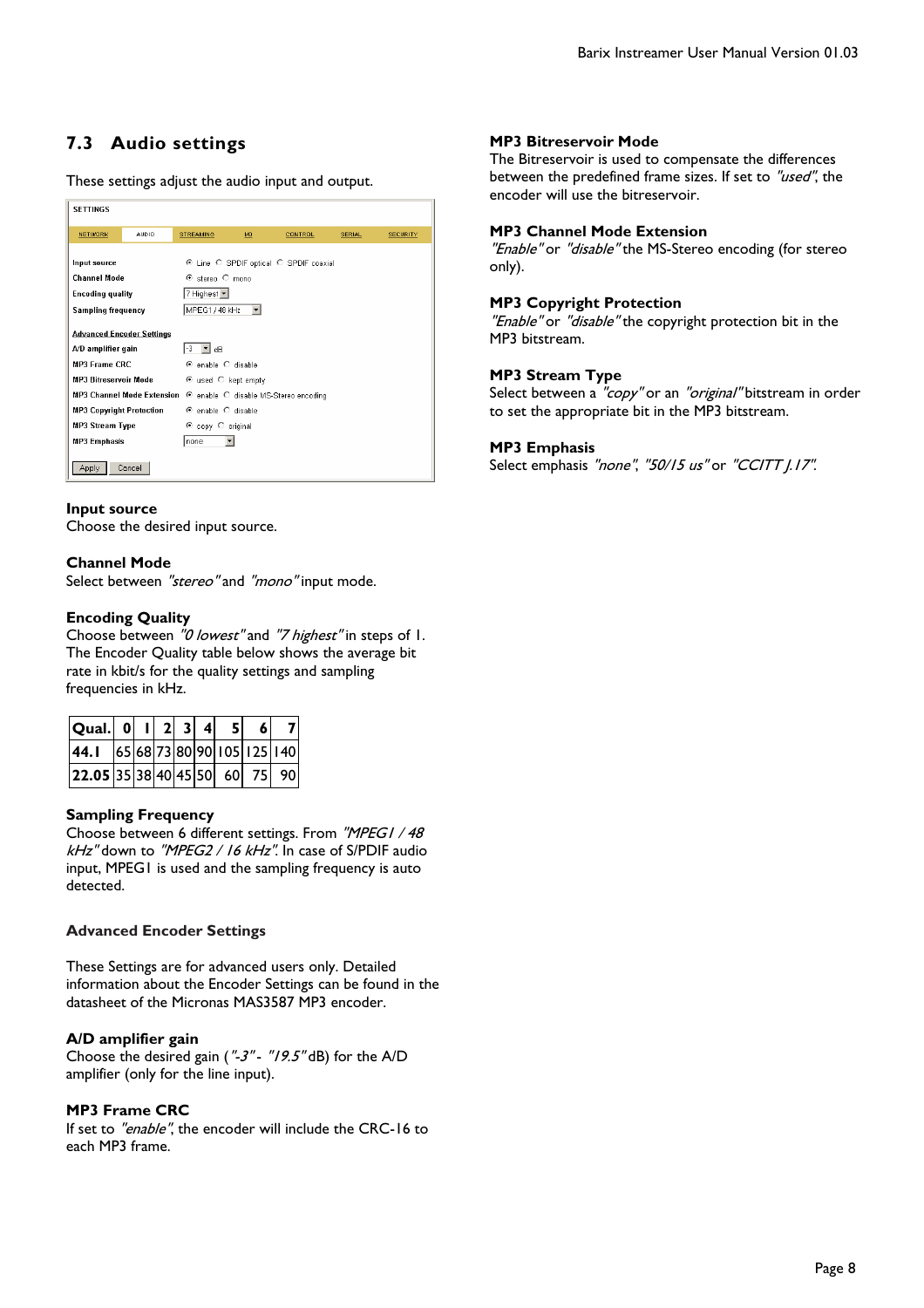## **7.4 Streaming settings**

These settings adjust the streaming mode, parameters and destinations.

#### **Own Name**

You can enter the name of the Barix Instreamer here. This name will be returned when using the DISCOVER command (see technical documentation) and will be used for the SYNC function in the Barix Exstreamer (see Barix Exstreamer User Manual).

#### **Streaming mode**

"send always" will stream always

"send on CTS" will stream if the SEND button (command) is pressed or CTS (Pin 8 Serial connector) is connected to a positive supply (9VDC, Pin 4 Serial connector) "send on Level" will stream if the incoming audio signal is

above the Trigger level

| <b>SETTINGS</b>                              |                 |                               |                   |               |                 |
|----------------------------------------------|-----------------|-------------------------------|-------------------|---------------|-----------------|
| NETWORK<br><b>AUDIO</b>                      | STREAMING       | <b>VO</b>                     | CONTROL           | <b>SERIAL</b> | <b>SECURITY</b> |
| Own Name                                     |                 |                               |                   |               |                 |
| <b>Streaming mode</b>                        | send on Level v |                               |                   |               |                 |
| <b>Trigger Level</b>                         | 1000            | only for mode "send on Level" |                   |               |                 |
| Pre Trigger Start                            | I٥<br>msec      |                               |                   |               |                 |
| Post Trigger Play                            | 1024<br>msec    |                               |                   |               |                 |
| Buffer Underrun Mode (TCP) disconnect v      |                 |                               |                   |               |                 |
| <b>Stream Packet Strategy</b>                | lowest latency  | ▾                             |                   |               |                 |
| <b>UDP Tx Source Port</b>                    | 1000            |                               |                   |               |                 |
| <b>Sync Port</b>                             | I٥              |                               |                   |               |                 |
| Radio Path                                   | /radio          |                               |                   |               |                 |
|                                              |                 |                               |                   |               |                 |
| Stream to                                    | IP#<br>#        | #                             | Port#             |               |                 |
| #<br>Conn. type<br>Internet Radio v   0<br>1 | . 10            | #<br>$\sqrt{0}$<br>0 .        | : 10              |               |                 |
| Internet Radio   0<br>2                      | . 0             | . 10<br>. 10                  | : 10              |               |                 |
| Internet Radio   0<br>3                      | $\sqrt{0}$      | 0ا .<br>. 10                  | : 10              |               |                 |
| Internet Radio - 0<br>4                      | $\sqrt{0}$      | . 10<br>. 0                   | : 10              |               |                 |
| Internet Radio - 0<br>5                      | 0 .             | $\sqrt{0}$<br>. 10            | : 0               |               |                 |
| Internet Radio - 0<br>6                      | . 0             | . 10<br>. 10                  | : 10              |               |                 |
| Internet Radio - 0<br>7                      | . 10            | . 10<br>$\sqrt{0}$            | : 0               |               |                 |
| Internet Radio   0<br>8                      | . 10            | . 10<br>lo                    | : 10              |               |                 |
| <b>SNMP</b>                                  |                 |                               |                   |               |                 |
| Trap Target IP Address 0                     | 0 .<br>0 .      | . 10                          |                   |               |                 |
| Left $\boxed{0}$<br>Low Audio Level          |                 |                               | Right $\boxed{0}$ |               |                 |
| Left $\boxed{0}$<br>High Audio Level         |                 |                               | Right $\boxed{0}$ |               |                 |
| Left $ 0 $<br><b>Trap Repeat</b>             | sec             |                               | Right $ 0 $       | sec           |                 |
| Left $ 0 $<br><b>Silence Timeout</b>         | sec             |                               | Right $ 0 $       | sec           |                 |
| Apply<br>Cancel                              |                 |                               |                   |               |                 |

#### **Trigger level**

Is only used when Streaming mode is "on Level". Set to a value between 0 and 32767.

Open the Device status page and look for the Input peak value to get a hint for the trigger value. This page refreshes itself every few seconds.

#### **Pre Trigger Start**

Pre Trigger Start can be adjusted to prevent cut offs when audio should be sent earlier than detected. It defines the amount of time that will be streamed before the actual trigger occurred. This feature is most likely used in combination with the send on level feature.

#### **Post Trigger Play**

Post Trigger Play can be adjusted to prevent cut offs when audio should be sent longer than detected. It defines the amount of time that the device will continue streaming after the actual trigger has been cleared. This feature is most likey used with the send on level feature.

#### **Buffer Underrun Mode (TCP)**

The Buffer Underrun Mode (TCP) defines the action if a TCP stream is slower than the real stream from the encoder. In this case the output streaming buffer underruns and cannot hold older data anymore. The device can then "disconnect" the TCP connection or it can "skip" the stream directly to the encoder stream without disconnecting TCP.

#### **Streaming Strategy**

The Streaming Strategy defines how a packet is build and sent. On *"lowest latency*" the encoded data will be sent directly after the encoding. On "optimal package" the packet will be filled up before sending.

#### **UDP Tx Source Port**

This setting is only used with a custom software application. Enter the used source port number for a UDP stream (between 0 and 65535). When set to 0 the source port is set to the same port as selected in the destination port (in section Stream to). If destination is set to "origin source" the UDP Receiver Port is used.

#### **Sync Port**

This parameter should only be changed if you use a firewall and. Enter the used port number for the sync stream (between 0 and 65535). When set to 0 the port is calculated by an algorithm.

#### **Radio Path**

Enter a radio path to listen to the transmitted stream of this Barix Instreamer using a device that is able to play MP3 radio stations (also PC software like WinAmp). The URL to connect is **http://x.x.x.x/p**. Where **x.x.x.x** is the IP address of this device and **/p** is this Radio path. Example: http://192.168.0.24/xstream The device can serve up to 6 radio streams.

#### **Stream to**

There are up to 8 destinations to stream to. Each one can be directed to a device, or a multi- or broadcast address.

#### **Conn. type**

Choose the type of connection: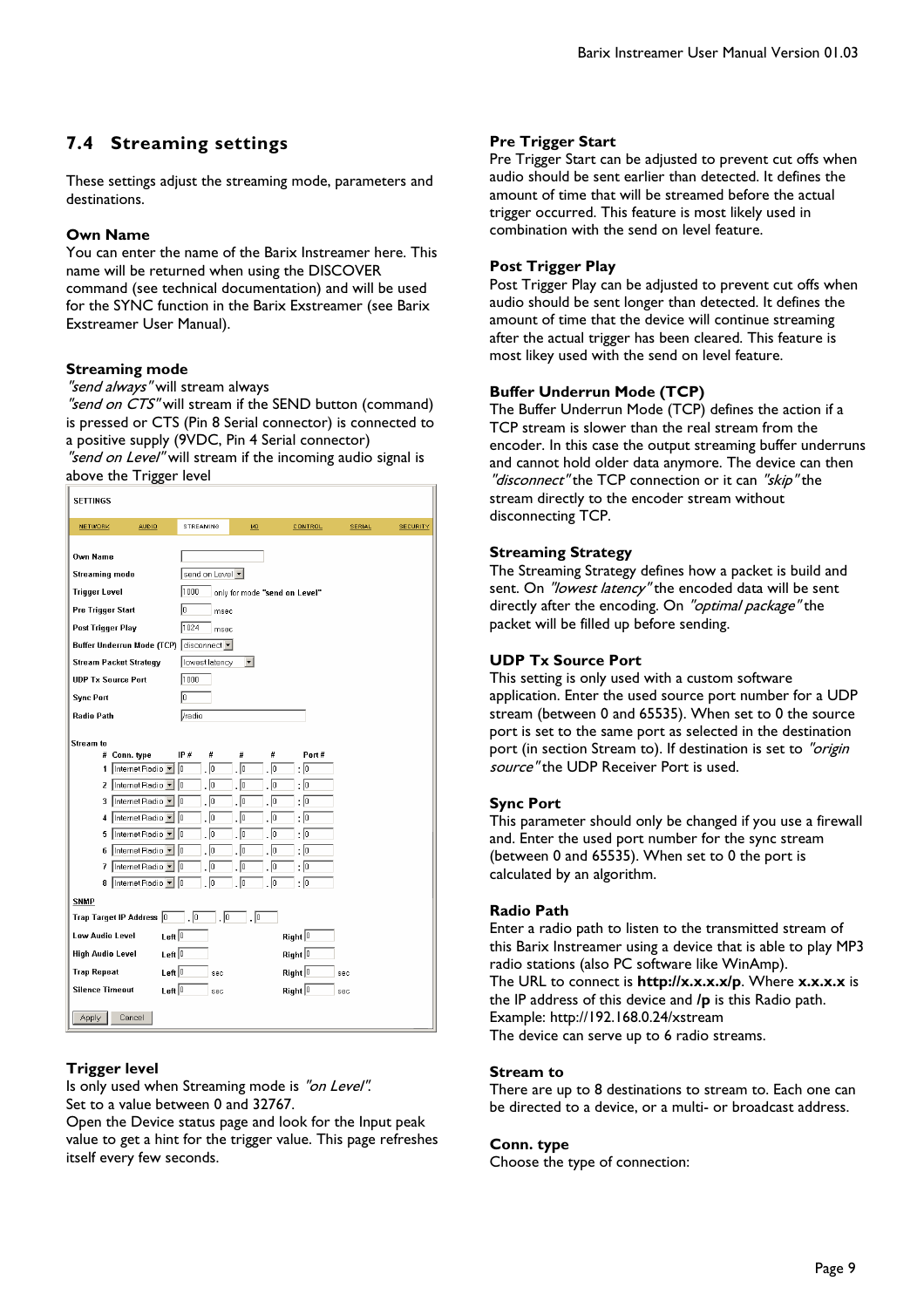"not used" for unused destinations "Internet Radio" for an internet radio station (I user) (default) "Raw UDP" for a UDP connection "Raw TCP" for a TCP connection

#### **IP # # # #**

Enter 4 values of the destination IP address e.g.: "0.0.0.0" for unused destinations (except when the connection type is set to UDP it will be broadcasted e.g. "192.168.0.255")

 $"0.0.0.0"$  for connection TCP + port if this device is used as a TCP listener waiting for a connection from a streaming device. (default)  $"192.168.0.34"$  for a directed connection

"192.168.0.255" for a broadcast

#### **Port #**

Enter the port number for each destination (between "0" and  $\frac{765535}{\cdot}$ . If this port is set to  $\frac{70}{\cdot}$  then the default ports are used (Internet Radio "80", TCP "2020", UDP "3030").

#### **Note**

The default setting (factory defaults) for the streaming destination  $#$  1 is Raw UDP 0.0.0.0 : 0. This means it is UDP broadcasting on port 3030!

#### **Considerations**

The choice of settings to distribute the stream to other devices depends on your environment and desired functionality.

If the stream should be received guaranteed by only a few devices (up to 8) we recommend to use TCP since lost packets are retransmitted automatically.

If the stream is intended to be received by many devices we recommend to use UDP broadcast as long as all devices are on the LAN as broadcast is not be able to pass over a WAN.

If your network infrastructure is capable of multicasting use multicast to reduce the traffic generated by broadcasting.

A mix of all the above is possible as each of the 8 destinations allow the individually choice of the connection type.

#### **SNMP settings**

SNMP settings are located in the streaming section and are for advanced users only. Different SNMP traps can be generated depending on the state of the Barix Instreamer. The traps are triggered according to specific audio values as following:

#### **Trap Target IP Address**

Enter the IP address of the SNMP trap destination.

#### **Low Audio Level**

Define the low audio level for the trap generation. A trap

will be generated as soon as the audio level goes below this value (and the silence timeout is run out).

#### **High Audio Level**

Define the high audio level for the trap generation. A trap will be generated as soon as the audio level goes above this value.

#### **Trap Repeat**

Define the repeat interval for the SNMP trap sending. The trap will be repeated if the values are still according to the defined trap stages after this repeat time.

#### **Silence Timeout**

Define the time that has to run out before a trap is sent when the audio level is below the defined low audio value.

## **7.5 I/O settings**

Configure which command should be issued when the CTS signal on the serial connector is activated (see further below for commands).

| <b>SETTINGS</b>                              |                  |                  |     |                |               |                 |
|----------------------------------------------|------------------|------------------|-----|----------------|---------------|-----------------|
| <b>NETWORK</b>                               | <b>AUDIO</b>     | <b>STREAMING</b> | I/O | <b>CONTROL</b> | <b>SERIAL</b> | <b>SECURITY</b> |
| <b>CTS</b> close command<br>CTS open command | $c=91$<br>$c=84$ |                  |     |                |               |                 |
| Apply                                        | Cancel           |                  |     |                |               |                 |

#### **CTS close command**

Configures which command should be issued when the CTS signal on the serial connector is activated (see further below for commands).

#### **CTS open command**

Configures which command should be issued when the CTS signal on the serial connector is deactivated (see further below for commands).

#### **Commands**

Commands can be joined using the "&" character and will be executed sequentially.

#### **SENDING MODE**

c=84 : Deactivate the sending mode c=91 : Activate the sending mode

#### **SERIAL**

c=89 : Simulate the CTS Signal being activated

c=90 : Simulate the CTS Signal being deactivated

c=60 : Activate the RTS Signal

c=61 : Deactivate the RTS Signal

For further commands refer to the Barix Instreamer technical documentation.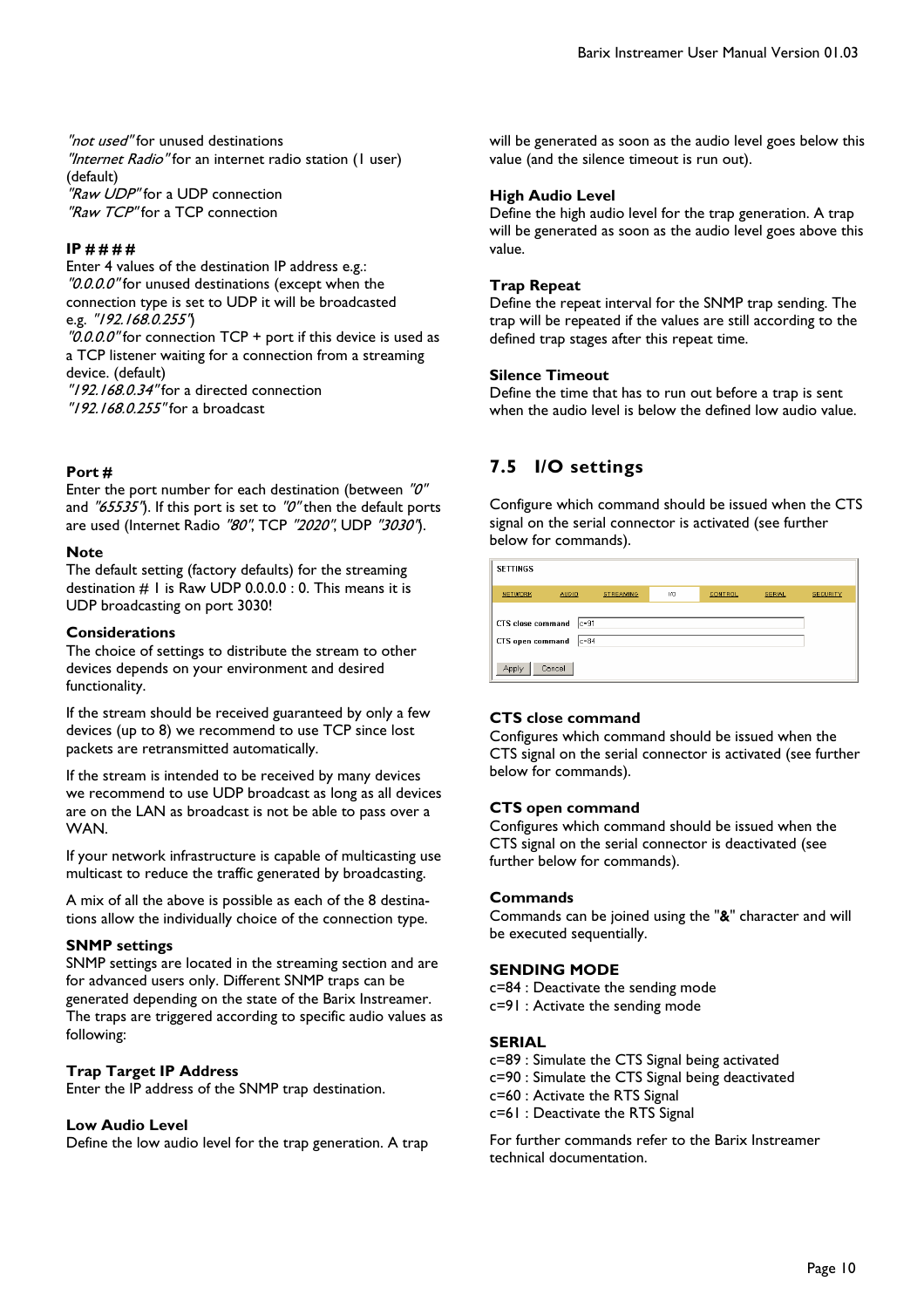## **7.6 Control settings**

These settings adjust the control port properties.

| <b>SETTINGS</b>                                                       |                      |                  |     |         |               |                 |
|-----------------------------------------------------------------------|----------------------|------------------|-----|---------|---------------|-----------------|
| NETWORK                                                               | <b>AUDIO</b>         | <b>STREAMING</b> | 1/2 | CONTROL | <b>SERIAL</b> | <b>SECURITY</b> |
| <b>UDP</b> command port<br><b>TCP</b> command port<br>Web server port | 12301<br>12302<br>10 |                  |     |         |               |                 |
| Apply                                                                 | Cancel               |                  |     |         |               |                 |

#### **UDP command port**

Defines the port where the device will receive commands via UDP. To disable set this port number to "0".

#### **TCP command port**

Defines the port where the device will receive commands via TCP. To disable set this port number to "0".

#### **Web server port**

Defines the port where the webserver of the Barix Instreamer can be reached. If set to "0" the default HTTP port (80) is used.

## **7.7 Serial settings**

These settings adjust the serial port, local port and serial gateway properties.

| <b>SETTINGS</b>         |              |                       |                          |         |        |                 |
|-------------------------|--------------|-----------------------|--------------------------|---------|--------|-----------------|
| <b>NETWORK</b>          | <b>AUDIO</b> | <b>STREAMING</b>      | $\underline{uv}$         | CONTROL | SERIAL | <b>SECURITY</b> |
| <b>RS-232</b>           |              |                       |                          |         |        |                 |
| <b>Baud rate</b>        | 9600         | $\vert \cdot \vert$   |                          |         |        |                 |
| Data bits               | $ 8 -  $     |                       |                          |         |        |                 |
| Parity                  | no           | $\vert \cdot \vert$   |                          |         |        |                 |
| <b>Stop bits</b>        | $1 -$        |                       |                          |         |        |                 |
| <b>Flow control</b>     | none         |                       | $\overline{\phantom{a}}$ |         |        |                 |
| Local port              | 12303        |                       |                          |         |        |                 |
| <b>Destination IP</b>   | lo.          | $\cdot$ 0<br>$\Box$ 0 | . 0                      |         |        |                 |
| <b>Destination port</b> | 10           |                       |                          |         |        |                 |
| Cancel<br>Apply         |              |                       |                          |         |        |                 |

#### **Baud rate**

Select the serial transmission speed ("300" to "/ 15200" Baud).

#### **Data bits**

Select "7" or "8" data bits.

#### **Parity**

Select "no", "even" or "odd" parity.

#### **Stop bits**

Select "/" or "2" stop bits.

#### **Flow control**

Select the type of flow control: "none", "Software (XON/XOFF)" or "Hardware (RTS/CTS)".

#### **Local port**

Defines the port on which the serial port can be accessed for serial gateway application. Only when "Local port" is set to  $\sqrt{\frac{g}{c}}$  the serial port can be used as a command interface. If the active serial gateway is enabled and the "Local port" is set to a value then this will be the source port of the TCP connection. On "0" a random source port is used.

#### **Destination IP**

To have this Barix Instreamer actively establish a serial gateway select the destination IP address to the device where the serial data will be transmitted to (and received from).

Select "0.0.0.0" when the serial port is only used local.

#### **Destination port**

Defines the port for the active serial gateway function (see destination IP).

#### **Notes**

Both settings, "Destination IP" and "Destination port" have to be set to enable the gateway function.

When Serial Gateway is activated the serial port cannot be used as a command interface. This also applies for the device on the other side of the "Serial Gateway".

To establish a "Serial Gateway" between two devices only one device has to be activated. In other words: Only one device will need a Gateway destination IP and Port set. On power up the active device will connect to the selected device and will try to reconnect automatically in case of a lost connection. This allows you to establish a serial connection between the attached devices on each side over LAN or WAN.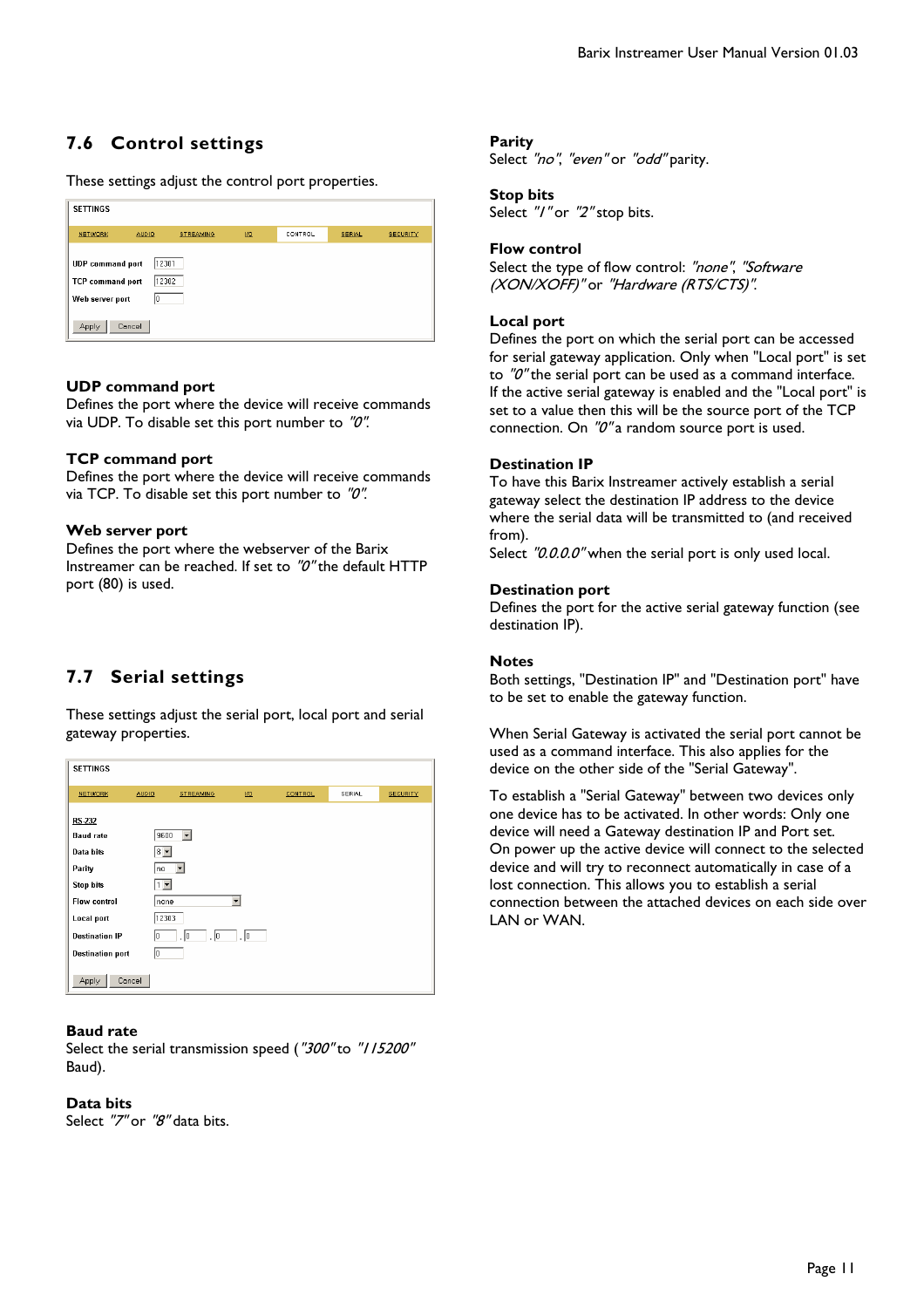## **7.8 Security settings**

These settings can be used to secure the access to the device on different levels. The status is shown next to each password (set or not set). Access is free for levels without a password (default setting).

| <b>SETTINGS</b>                    |              |                  |                           |                |               |          |
|------------------------------------|--------------|------------------|---------------------------|----------------|---------------|----------|
| <b>NETWORK</b>                     | <b>AUDIO</b> | <b>STREAMING</b> | $\underline{\mathsf{wo}}$ | <b>CONTROL</b> | <b>SERIAL</b> | SECURITY |
| Level                              |              | Password         | <b>Status</b>             |                |               |          |
| <b>Telnet/Serial Configuration</b> |              |                  | not set                   |                |               |          |
| <b>Save Configuration</b>          |              |                  | not set                   |                |               |          |
| <b>View Configuration</b>          |              |                  | not set                   |                |               |          |
| Control/Command                    |              |                  | not set                   |                |               |          |
| 4 (User)                           |              |                  | not set                   |                |               |          |
| 5 (User)                           |              |                  | not set                   |                |               |          |
| 6 (User)                           |              |                  | not set                   |                |               |          |
| Apply                              | Cancel       |                  |                           |                |               |          |

#### **Telnet / Serial configuration**

Enter up to 7 characters to secure the access to the Telnet and Serial configuration. Without a valid password the network configuration cannot be changed. Enter 8 characters to erase the current key.

#### **Save configuration**

Enter up to 24 characters to secure the saving of the device configuration (Clicking the "Apply" button).

Without a valid password the device configuration cannot be saved! Enter 25 characters to erase the current key.

#### **Save configuration password usage**

When the password is set the user has to type in the password in the "Save Config Password field" before hitting the "Apply" button.

| 6 (User)        | not set              |  |
|-----------------|----------------------|--|
| Apply<br>Cancel | Save Config Password |  |

Without a valid password a warning will be displayed and the changes don't save.

#### **View configuration**

Enter up to 24 characters to secure the viewing of the device configuration (Clicking the "Config" button). Without a valid password the device configuration cannot be viewed! Enter 25 characters to erase the current key.

#### **View configuration password usage**

When the password is set the user clicking on the "Config" button has to type in the password into the password field of the pop up window (the user name does not matter).

| <b>Enter Network Password</b> |                                          |  |
|-------------------------------|------------------------------------------|--|
|                               | Please type your user name and password. |  |
| Site:                         | 192.168.0.168                            |  |
| Realm                         |                                          |  |
| User Name                     |                                          |  |
| Password                      | xxxx                                     |  |
|                               | Save this password in your password list |  |
|                               | Cancel<br>0K                             |  |
|                               |                                          |  |

Only one user can log in at a time. Further connections will be refused while one user is logged in.

To log out click on the "Logout" link next to the "HOME" icon in the menu bar.



Please hit your browser's Reload button if the "Logout" link is not visible while logged in.

#### **Control / Command**

Enter up to 24 characters to secure the access to all control and command interfaces (WEB/CGI, Serial, TCP and UDP). Without a valid password the device cannot be controlled. Enter 25 characters to erase the current key.

#### **Note**

This security option should be used very carefully and is intended for advanced users only. Since the CGI commands used in the web interface do not make use of passwords, setting this password would disable any control of the device using a browser.

#### **Level 4 to 6 (User)**

Enter up to 24 characters to secure the access to customized web pages in 3 levels. Intended for advanced users only, for details see the Barix Instreamer Technical Documentation. Without a valid password these user web pages cannot be viewed. Enter 25 characters to erase the current key.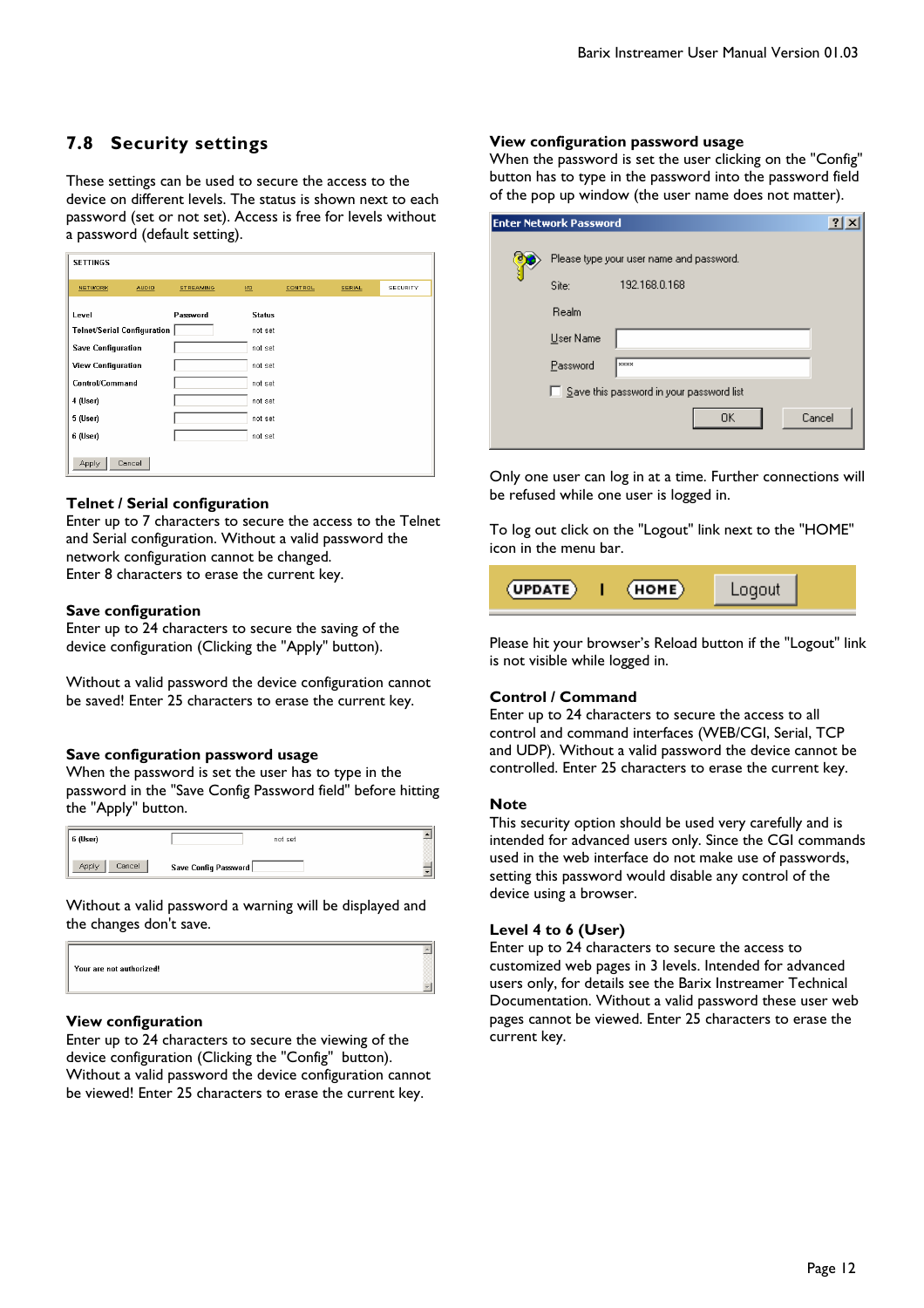$\overline{a}$ 

 $\overline{\mathbb{A}}$ 

 $\blacktriangle$ 

## **7.9 Reverting to factory defaults**

Click on the DEFAULTS button to enter the defaults page.

#### (DEFAULTS)

 $\overline{\mathbf{3}}$ 

You will see the following screen:



Click on "Factory defaults" to revert all settings except "Network configuration" to factory defaults. While restarting the device the following screen appears showing a number counting down:

Settings reverted to factory defaults. The device is restarting now. Please wait.

Upon start up the following screen appears stating the successful reverting to factory defaults:



#### **Hard default settings**

To revert all settings (including the network settings) to factory defaults the Reset button has to be pressed for about 5 seconds while the Barix Instreamer is powered.

#### **Important note**

Use this method if a connection to the Barix Instreamer cannot be established.

This can happen if you have set once a Static IP address, switched off SonicIP and then forgotten the IP address. The Hard default settings sets the IP Address to automatic discovery (0.0.0.0) and enables SonicIP

.If this fails we recommend to download the Barix Instreamer Rescue Kit from www.barix.com. Unzip the Kit and read "readme1st.txt" for instructions. This Rescue Kit reloads the entire firmware, resets the device to factory default settings using the supplied serial cable and a PC running W2K or XP.

## **7.10 Rebooting the device**

Click on the REBOOT button to enter the reboot page.



You will see the following screen:

**REBOOT Reboot the device** 

This lets the device restart.

Click "Reboot the device" to restart the Barix Instreamer. While restarting the device the following screen appears showing a number counting down:

The device is restarting now. Please wait.

3

 $\blacktriangle$ 

Upon start up the following screen appears stating the successful restart:

**REBOOT** 

The device has restarted successfully.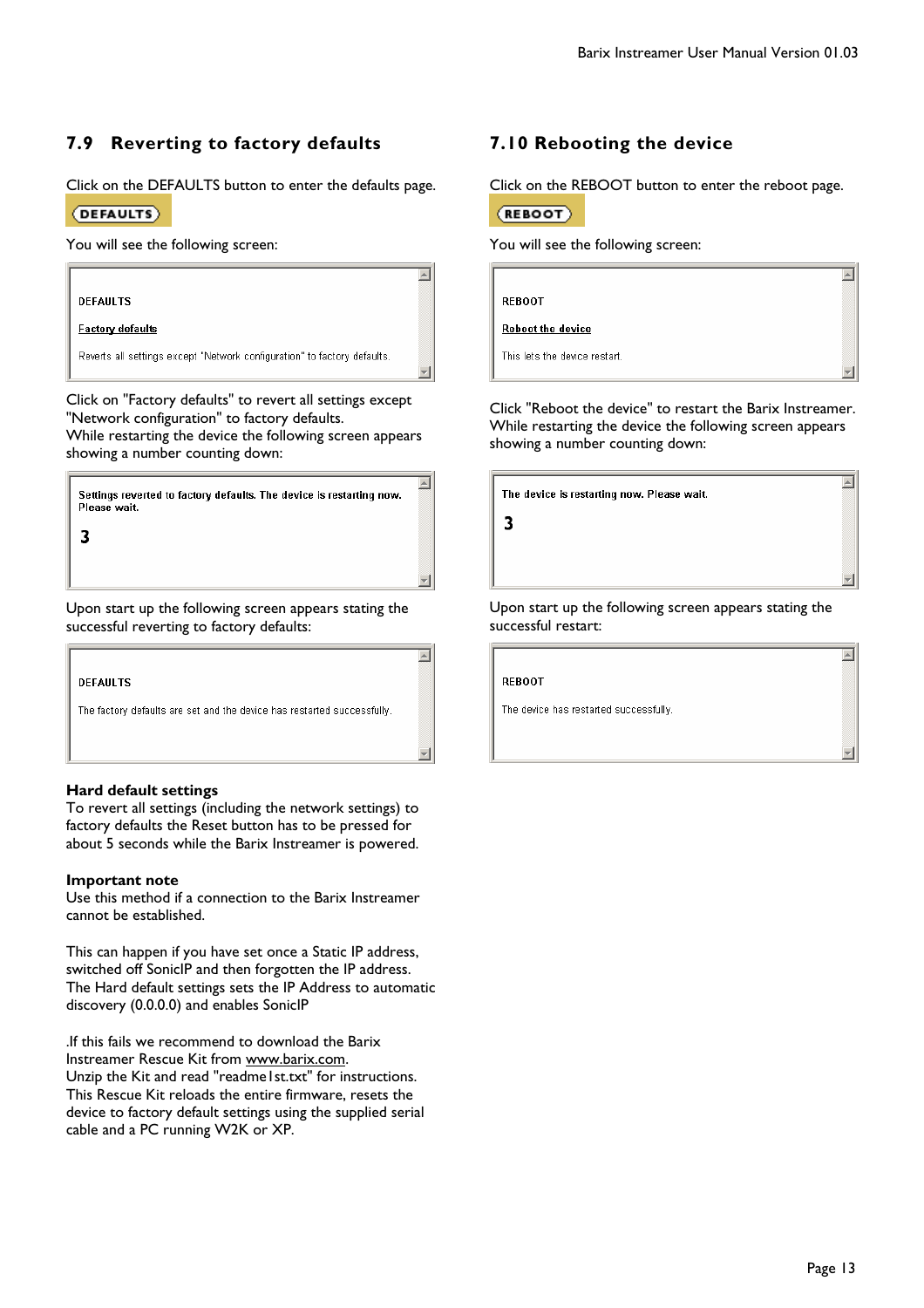## **7.11 Updating the device**

Barix constantly enhances the capabilities of their products. Therefore we recommend to keep the software on the Barix Instreamer up-to-date.

To download the latest firmware version please visit www.barix.com.

Click on support, click on DOWNLOAD SECTION and scroll down to the Barix Instreamer.

Download the firmware update package and unpack to a local drive. If no update package is available then the Rescue Kit must be used. Read "readme1st.txt" for instructions. This Rescue Kit reloads the entire firmware, resets the device to factory default settings using the supplied serial cross cable and a PC running W2K or XP.

#### **STEP 1**

Click on the UPDATE button to enter the update page.

### $(UPDATE)$

You will see the following screen:



#### **STEP 2**

Click on "Please click here to continue" to launch the update process. The device will restart in a special mode called Bootloader and the following screen appears showing a number counting down.

| The device is restarting now. Please wait. |  |
|--------------------------------------------|--|
|                                            |  |

Upon start up the following screen appears ready for the update process.

| Update   |                  |
|----------|------------------|
| Resource | Browse<br>Upload |
|          |                  |

#### **STEP 3**

To upload an update click on "Browse..." to locate the file you want to update.

The file is named instreamer\_version\_date.bin

Example: instreamer\_v0104\_20040914.bin

If you load the wrong file the device will not work and then the Rescue Kit must be used.

| Update                                    |                       |
|-------------------------------------------|-----------------------|
| Resource C:\instreamer_r0104_20040914.bin | Durchsuchen<br>Upload |

Once selected, click on "Upload". This process can take a few minutes.

After a successful upload the following window appears:

C:\instreamer\_r0104\_20040914.bin successfully loaded.

Click on update before updating the next component or unplug power supply to reboot the device.

Click on the update link before updating the next component. Unplug power supply to reboot the device or type "reboot" in the resource field (without the ")

| Update          |                  |
|-----------------|------------------|
| Resource reboot | Browse<br>Upload |
|                 |                  |

and click on "Upload".

The following screen appears:

rebooting...

#### **STEP 4**

Close the browser window. After the device has rebooted open a new browser window to continue.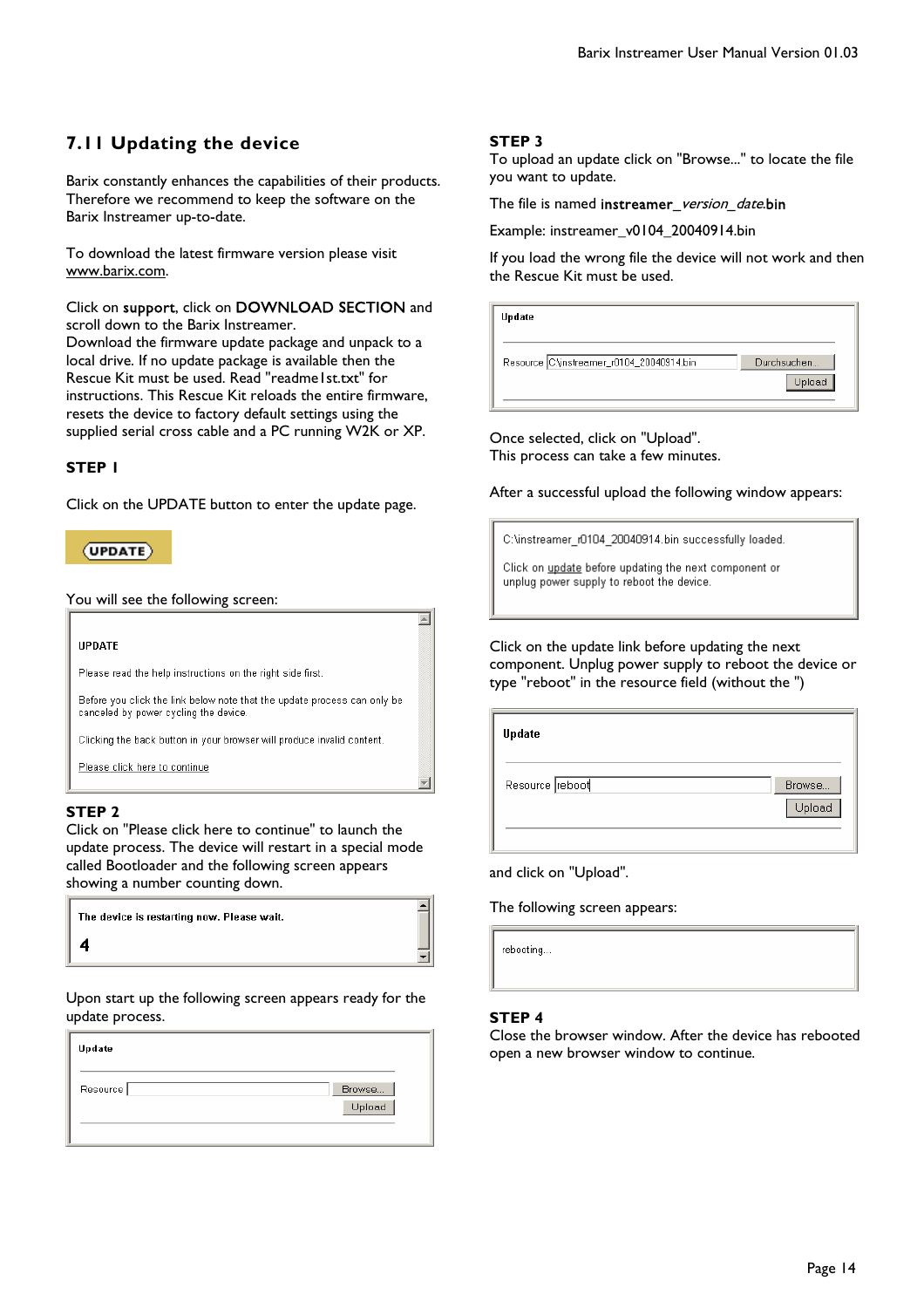## **8 Connect to the Barix Instreamer**

There are differnet methods to have the Barix Instreamer connecting to a device (like a Barix Exstreamer) or to a PC application.

## **8.1 Other device pulls audio from the Barix Instreamer (radio method)**

The Barix Instreamer has an integrated livestream web server (like an internet radio server) which can serve streams by standard HTTP. Software applications that are able to play internet radio URLs (like Winamp, see section 9.2) can therefore play from the Barix Instreamer like listening to an internet radio station. For this method the streaming URL can be configured in the "Streaming Settings" (see section 7.4) with the parameter "Radio Path".

Example: http://ip:port/xstream (for direct stream)

For devices that only support to play from a playlist the playlist instreamer.m3u and instreamer.pls can be used:

Example: http://ip:port/instreamer.m3u (for m3u playlist) Example: http://ip:port/instreamer.pls (for pls playlist)

Since the Barix Exstreamer is also able to play URLs, it can be configured to play from the Barix Instreamer this way as well (with rc.cgi?S=http://... command or with Mode 3 "Streaming Puller").

The number of connections in this mode is limited to 6. If all of these 6 channels are used the webserver of the Barix Instreamer can't be used anymore.

## **8.2 Barix Instreamer connects to other device by TCP**

The Barix Instreamer can also be configured that it connects to another device by TCP (for example connecting to a Barix Exstreamer in Mode 4 "Streaming Receiver"). For this method up to 8 destinations can be configured in the "Streaming Settings" (see section 7.4). The audio is then sent as MP3 stream in these connections.

The number of connections in this mode is limited to 8 (8 destination IP addresses).

## **8.3 Other device connects to Barix Instreamer by TCP**

If the destination device needs to connect by TCP to the Barix Instreamer in order to receive the audio stream, the destination IP in the "Streaming Setting" (see section 7.4) can be left as 0 and the port specifies the according TCP port.

The number of connections for this mode is limited to 8 (8 transmitting ports).

## **8.4 Barix Instreamer sends audio data by raw UDP**

The Barix Instreamer can also send its audio stream by raw UDP (). This can either be done with a specific receiver address (up to 8 of these addresses can be configured in the "Streaming Section") or with broadcast and multicast addresses. Please note that UDP transmission does not guarantee that the sent data will get to the receiver since UDP does not support a secure connection.

The number of connections in this mode is limited to 8 specific destination IP addresses. If broadcast or multicast addresses are used, the number of receivers can be unlimited.

## **8.5 Mixing Modes**

The above Barix Instreamer modes can be mixed as the user needs it. If mixing these modes, the total number of 8 connections hast to be considered. So if all of the allowed 6 radio streams are used, the device can still serve 2 other TCP streams, or one TCP stream plus a UDP stream. If only one radio stream is used, there are 7 remaining streams for TCP or UDP.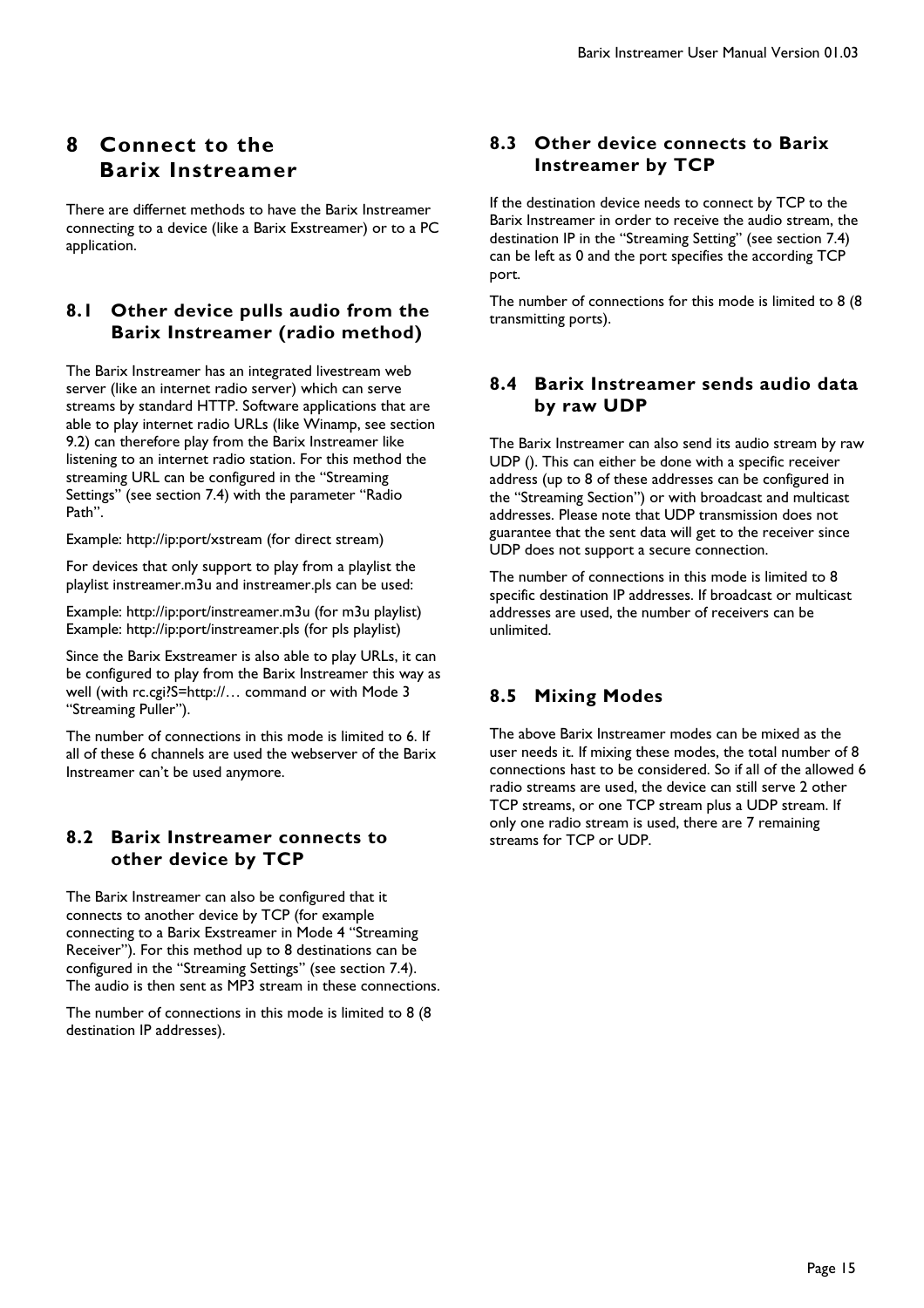## **9 The "How To" section**

## **9.1 How to set a Static IP address**

#### **STEP 1**

Open your Web Browser.

#### **STEP 2**

Enter the IP address of the Barix Instreamer and press Enter. *Example: 192.168.0.12* 

#### **STEP 3**

Click on the Configuration button.

(CONFIGURATION)

#### **STEP 4**

Enter an IP address into the 4 IP address fields. At default it is 0.0.0.0 for automatic. You can use the address that was announced by the Barix Instreamer.

#### **STEP 6**

In normal operating conditions leave the Netmask as is.

#### **STEP 5**

The Gateway can be left at default in normal operating conditions. The Gateway enables the Barix Instreamer to connect to other devices over the Internet / WAN.

#### **STEP 7**

Hit the Apply button to save all changes. The Barix Instreamer will reboot and has now a Static IP address.

## **9.2 How to set the Barix Instreamer for listening using WinAmp**

Follow these steps to ensure correct settings in the Barix Instreamer.

#### **STEP 1**

Open your web browser

#### **STEP 2**

Enter the IP address of the Barix Instreamer and press Enter. *Example: 192.168.0.12* 

#### **STEP 3**

Click on the Configuration link.

#### **STEP 4**

Click on the STREAMING tab in the SETTINGS menu

#### **STEP 5**

Choose "send always" in the Streaming mode field.

## **STEP 6**

Make sure that Radio Path says: /xstream

#### **STEP 7**

Open WinAmp

#### **STEP 8**

Under the file menu choose Play Location (Play URL in version 5) or hit CTRL and L on your keyboard.

| 田岡  |                               |          | $\blacksquare$ $\blacksquare$ $\blacksquare$ |         |
|-----|-------------------------------|----------|----------------------------------------------|---------|
|     | Nullsoft Winamp3 version 3.0d |          | H 3.0D                                       |         |
|     | Play                          |          | File                                         |         |
|     | View file info                | $At + 3$ | Location                                     | Ctrl+L  |
|     | <b>Bookmarks</b>              |          | Directory                                    | Shift+L |
|     | Main Window                   |          | Audio CD F:                                  |         |
|     | Equalizer                     |          | Audio CD G:                                  |         |
| E   | Thinger                       |          | $=$ 100 $-$                                  |         |
|     | V Playlist Editor             |          | kts.                                         |         |
| 2.  | Video Window                  |          |                                              |         |
|     | Options                       |          |                                              |         |
|     | Playback                      |          |                                              |         |
| 図   | Windows                       |          |                                              |         |
| Add | Skins                         |          | laylist                                      |         |
|     | Exit Winamp                   | Alt+F4   |                                              |         |
|     |                               |          |                                              |         |

#### **STEP 9**

| <b>Open location</b>                                                                    |  |
|-----------------------------------------------------------------------------------------|--|
| Enter an Internet location to open here:<br>For example: http://www.server.com/file.mp3 |  |
| 192.168.0.12 /xstream                                                                   |  |
| Cancel<br>Open                                                                          |  |

Enter the IP address of your Barix Instreamer followed by /xstream.

Example: 192.168.0.12/xstream

Hit the Open button.

#### **STEP 10**

WinAmp will open the stream and buffer it. Wait a few seconds (to fill the buffer) before you can hear the input signal in WinAmp.

|      | WINAMP =                                                                 |      |
|------|--------------------------------------------------------------------------|------|
| ):38 | 1. XSTREAM<br>32KBPS MONO 22.0KHZ<br>$F$ EQ $ $<br>$\blacksquare$        | $-M$ |
|      | $\mathbb{E}[\mathbf{u}]\mathbf{u}$ if $\mathbb{E}[\mathbf{u}]\mathbf{u}$ |      |

#### **NOTE**

Once this works you can also try to set the Streaming mode to "send on TALK/CTS". Every time TALK is activated WinAmp will start playing.

Also test the impact of different quality and sampling frequency settings. Play with the Buffer settings in WinAmp to reduce dropouts or minimize delays.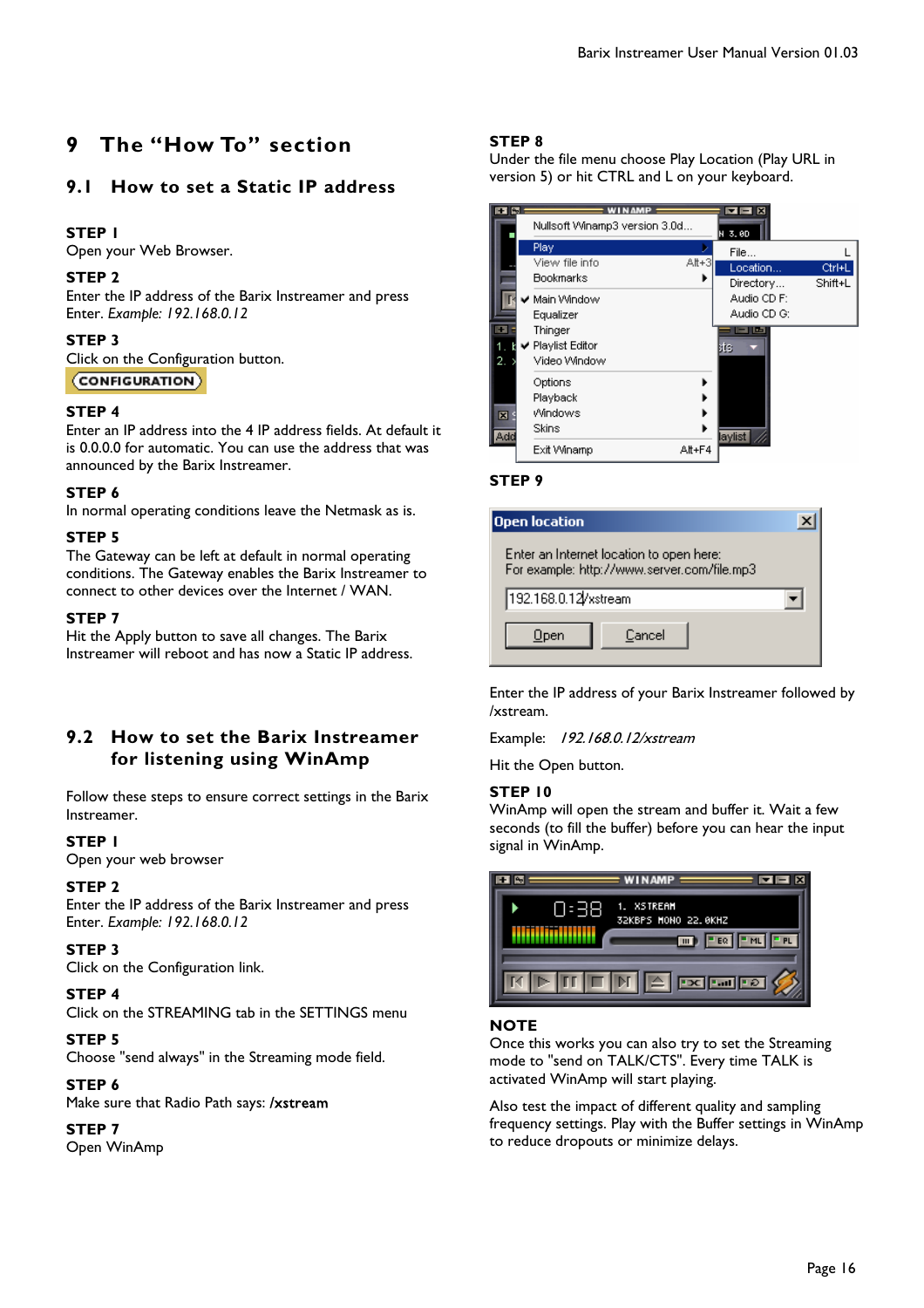## **10 Advanced user section**

## **10.1 Network configuration using supplied serial cable**

#### **STEP 1**

Open a Terminal program.

#### **STEP 2**

Go to the settings menu and adjust the following settings: Baud rate 9600 bit/sec, 8 Data Bits, no Parity and 1 Stop Bit.

#### **STEP 3**

Unplug the power supply of the Barix Instreamer.

#### **STEP 4**

Connect the supplied serial cable to your PC's COM port and to the serial port of the Barix Instreamer.

#### **STEP 5**

Keep the Reset button pushed and plug in the power supply. Release the Reset button as soon as you see the following screen:



### **STEP 6**

Hit <s> to skip network discovery if not connected to a network and the following screen appears:

### **STEP 7**

Hit <s> to get to the Barix Instreamer setup.

| 2 Instreamer - HyperTerminal                                                                                                                                                    | $   +$ $-$ |
|---------------------------------------------------------------------------------------------------------------------------------------------------------------------------------|------------|
| Datei Bearbeiten Arsicht Anrufen Übertragung ?                                                                                                                                  |            |
| 미대 5 3 미비 6                                                                                                                                                                     |            |
|                                                                                                                                                                                 |            |
| FACTORY key pressed!                                                                                                                                                            |            |
| Bootloader V99.05 0008E10015FB                                                                                                                                                  |            |
|                                                                                                                                                                                 |            |
| Press 's' or the reset button to skip network                                                                                                                                   |            |
|                                                                                                                                                                                 |            |
| 2 (F200): FW0001<br>0 (F000): FW0106<br>(F100):<br>Page<br>------<br>Page<br>Page<br>1<br>4 (F400): -CoB1-<br>5 (F500):<br>3 (F300): FH0203<br>Page<br>Page<br>Page<br>$-C0R1-$ |            |
| Page 8 (F800):<br>$6$ (F600):<br>??????<br>$7$ (F700): ------<br>Page<br>Page                                                                                                   |            |
| Page 10 (FA00): ------<br>9 (F900):<br>Page 11 (FB00):<br>Page                                                                                                                  |            |
| Page 13 (FD00): ------<br>Page 12 (FC00): ------<br>Page 14 (FE00):<br>$- - - - - -$                                                                                            |            |
|                                                                                                                                                                                 |            |
|                                                                                                                                                                                 |            |
| s) setup                                                                                                                                                                        |            |
| u) upload page                                                                                                                                                                  |            |
| factory test<br>exec page<br>e)                                                                                                                                                 |            |
| C) clear flash [] clear EEPROM<br>clear page<br>c)                                                                                                                              |            |
| monitor                                                                                                                                                                         |            |
| r) reset                                                                                                                                                                        |            |
| *** BARIX Device ***                                                                                                                                                            |            |
| Press Enter to go into Setup Mode                                                                                                                                               |            |
|                                                                                                                                                                                 |            |
| RF GROSS NF Aufzeichnen<br>Druckerecho<br>Verbunden 00:00:17<br>Autom, Erkenn.<br>9600 8-N-1                                                                                    |            |

#### **STEP 8**

Hit <enter> to enter the Barix Instreamer setup mode.

| $  D  \times$<br><b>A</b> Instreamer - HyperTerminal                                                                                                                                                                                                                                                                                             |
|--------------------------------------------------------------------------------------------------------------------------------------------------------------------------------------------------------------------------------------------------------------------------------------------------------------------------------------------------|
| Datei Bearbeiten Ansicht Anrufen Übertragung ?                                                                                                                                                                                                                                                                                                   |
| 미디 53 미리 6                                                                                                                                                                                                                                                                                                                                       |
|                                                                                                                                                                                                                                                                                                                                                  |
| Page<br>(F800):<br>6 (F600): ??????<br>Page 7 (F700):<br>8<br>Page<br>------<br>Page $9$ (F900): ------<br>Page $10$ (FA00): ------<br>Page 11 (FB00): ------<br>Page 12 (FC00): ------<br>Page $13$ (FD00): ------<br>Page 14 (FE00):<br>--------                                                                                               |
| s) setup<br>u) upload page<br>factory test<br>e) exec page<br>C) clear flash [] clear EEPROM<br>clear page<br>c)<br>m) monitor<br>r) reset<br>*** BARIX Device ***<br>Press Enter to go into Setup Mode<br>*** basic parameters<br>IP addr - 0.0.0.0/DHCP/BOOTP/AutoIP, no gateway set<br>DHCP device name : not set<br>Change Setup : 0 Network |
| 8 Exit without save<br>9 Save and exit<br>Your choice ?                                                                                                                                                                                                                                                                                          |
| RF GROSS NF Aufzeichnen<br>Druckerecho<br>Autom. Erkenn.<br>9600 8-N-1<br>Verbunden 00:01:23                                                                                                                                                                                                                                                     |

#### **STEP 9**

Type in <0> and hit <enter> to enter the Network configuration. Enter all requested values:

| A Instreamer - HyperTerminal<br>Datei Bearbeiten Ansicht Anrufen Übertragung ?                                                                                                    | $-101 \times 1$ |
|-----------------------------------------------------------------------------------------------------------------------------------------------------------------------------------|-----------------|
| 미디 53 미비 6                                                                                                                                                                        |                 |
| c) clear page – C) clear flash – E) clear EEPROM<br>m) monitor<br>r) reset<br>*** BARIX Device ***<br>Press Enter to go into Setup Mode                                           |                 |
| *** basic parameters<br>IP addr - 0.0.0.0/DHCP/BOOTP/AutoIP, no gateway set<br>DHCP device name : not set                                                                         |                 |
| Change Setup : 0 Network<br>8 Exit without save<br>9 Save and exit<br>Your choice ? 0                                                                                             |                 |
| IP Address: ( 0) 192. ( 0) 168. ( 0) 0. ( 0) 12<br>Set Gateway IP Address (N) N<br>Netmask: Number of Bits for Host Part (0=default) (0) 8<br>Change telnet config password (N) N |                 |
| Change Setup : 0 Network<br>8 Exit without save<br>9 Save and exit<br>Your choice ? 9_                                                                                            |                 |

#### **STEP 10**

Type in <9> and hit <enter> to save the Network configuration.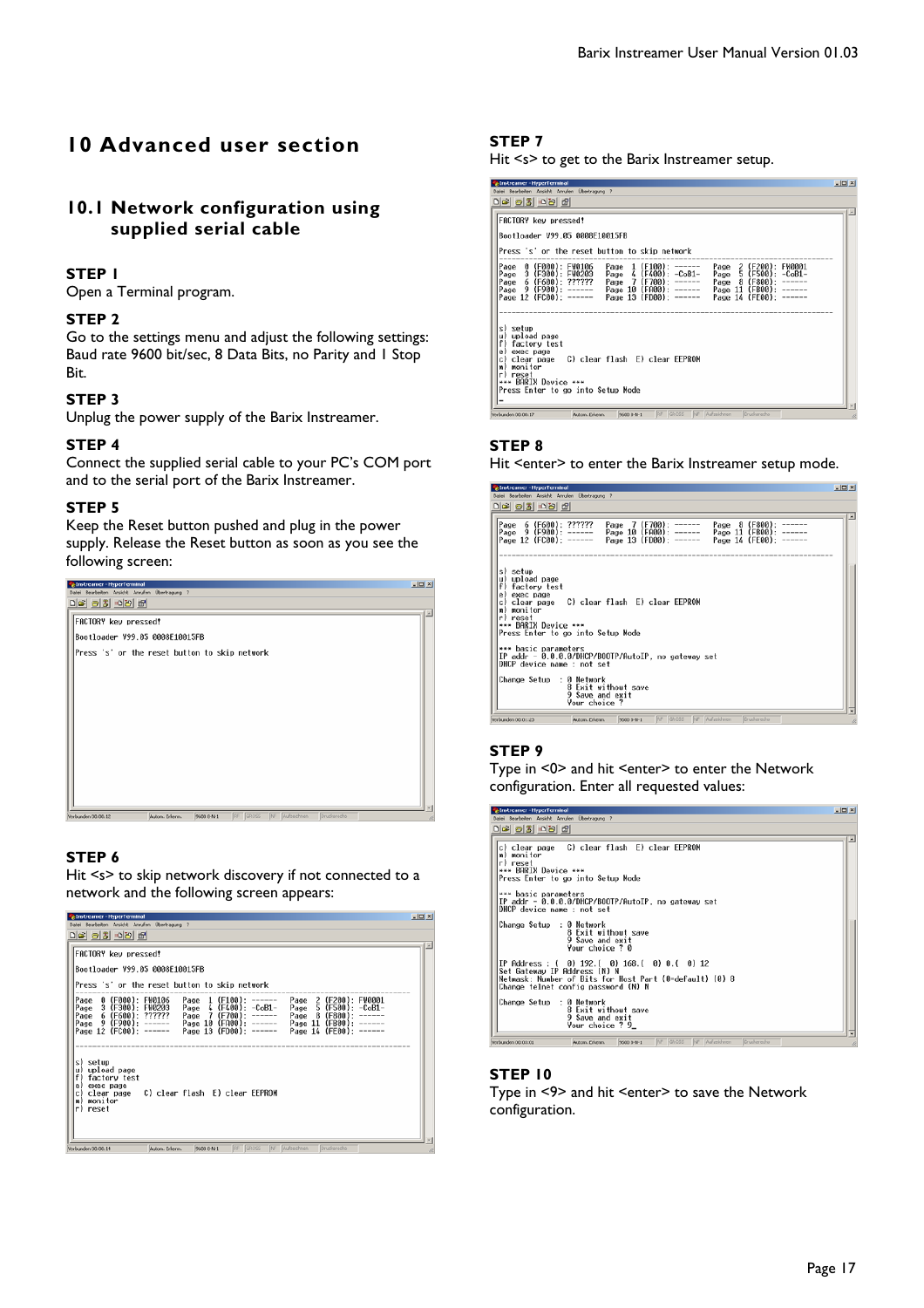## **10.2 Network configuration using Telnet**

### **STEP 1**

Unplug the power supply of the Barix Instreamer.

#### **STEP 2**

Keep the Reset button pushed and plug in the power supply. Release the Reset button after 5 seconds.

#### **STEP 3**

Run a command session. Type telnet with the IP address announced by SonicIP on port 9999. *Example: telnet 192.168.0.168 9999* 

You will see the following screen:



Hit <enter> to access the Barix Instreamer in the setup mode.



#### **STEP 4**

Type in <0> and hit <enter> to enter the Network configuration. Enter all requested values.

#### **STEP 5**

Type in <9> and hit <enter> to save the Network configuration.

## **10.3 Control APIs for serial and Ethernet**

For integration of the Barix Instreamer into various control applications and home automation systems, Barix has developed a control API (Application Protocol Interface) for the serial port and Ethernet UDP and TCP control.

#### **Serial Port control API**

The serial port on the Barix Instreamer can be used to send control commands from a home automation system and other PC or embedded applications. In the device configuration the serial port can be adjusted to suit your application.

For a detailed list of serial commands refer to the Barix Instreamer Technical Documentation available on the Barix website www.barix.com

#### **Ethernet UDP or TCP control commands**

The same control commands used on the serial port can be used as UDP or TCP commands over Ethernet.

For more information and a detailed list of UDP and TCP control commands refer to the Barix Instreamer Technical Documentation available on www.barix.com

## **10.4 Automatic discovery settings**

The automatic discovery functions are not executed if a static IP address is set. To enable automatic discovery but disable certain IP discovery functions set all but the third value to zero. For each function you want to disable add the value from the table below:

- 0.0.1.0 to disable AutoIP
- 0.0.2.0 to disable BOOTP
- 0.0.4.0 to disable DHCP
- 0.0.8.0 to disable IPzator

Example: 0.0.3.0 disables AutoIP and BOOTP 0.0.11.0 disables all but DHCP

#### Warning:

0.0.15.0 disables all discovery functions which locks you out unless you reset the device to factory defaults by pressing the reset button for about 5 seconds.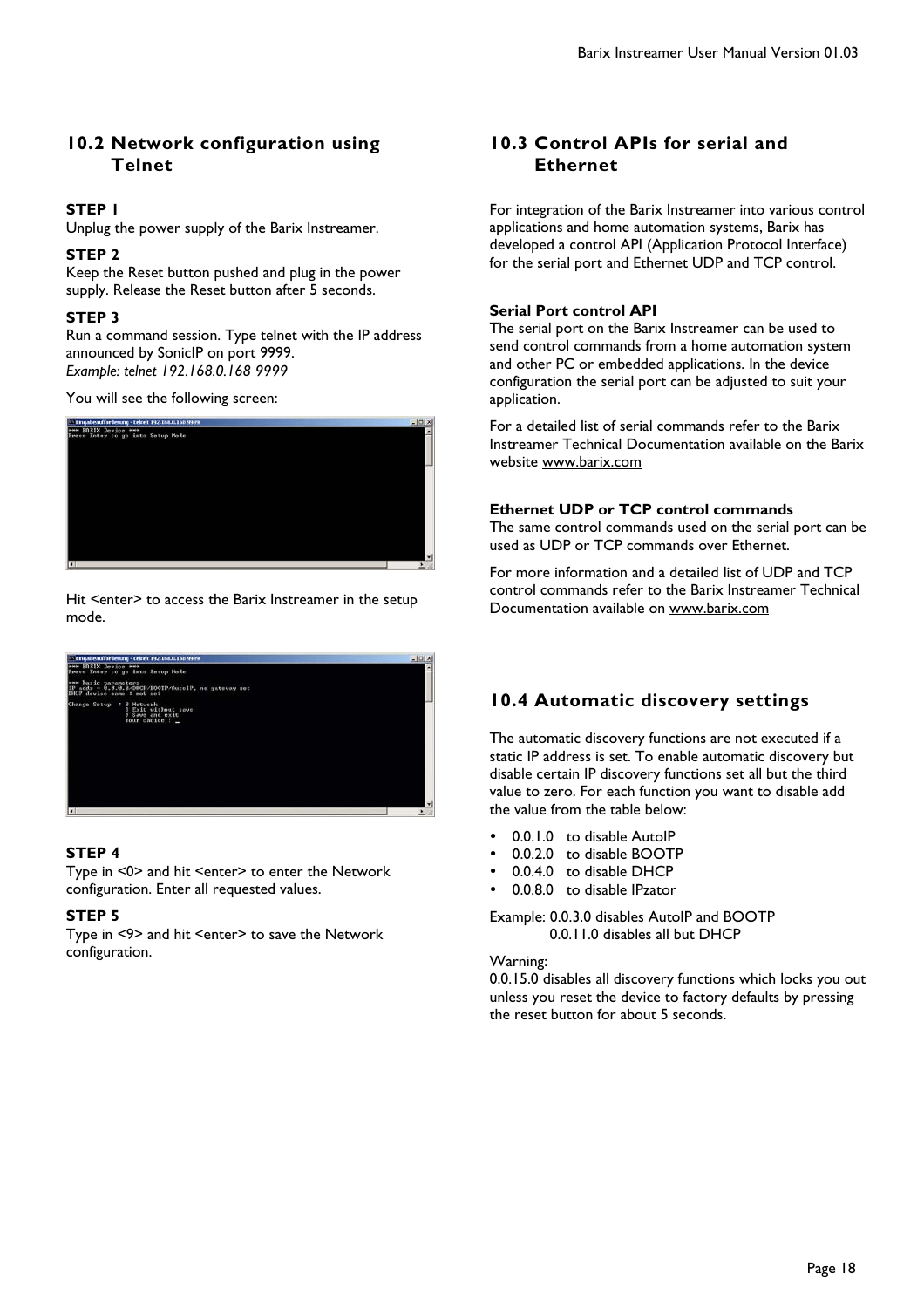## **11 FAQ and Troubleshooting**

**Q:** I don't see any status lights on at all.

**A:** Make sure the power cable is correctly plugged into the unit and make sure the power supply is plugged into the wall.

**Q:** Red status light is flashing red.

**A:** Make sure the network cable is plugged into the unit. The status light on the jack indicates if you are connected to the network or not. You can also ping the device to see if it's on your network.

**Q:** How do I ping the Barix Instreamer to see if it's on my network?

**A:** You can ping any device on your network by opening a DOS command box.

Type ping and the IP address of the unit to see if you can get a response.

*Example: ping 192.168.2.10*  The proper response would be to see the message "reply from 192.168.2.10".

If you see the message "request timed out", it means that the Barix Instreamer is not on your network or that you have entered the wrong numbers for the IP address.

**Q:** When I type in the IP address into the browser I get a "This Page Cannot Be Displayed" Message

**A:** This means that you cannot connect to the Barix Instreamer. There could be a couple of different reasons. Make sure you are typing in the IP address correctly. Check the cables to make sure the Barix Instreamer is properly connected to the network.

**Q:** Will the Barix Instreamer work on my operating system?

**A:** The Barix Instreamer works on virtually any operating system, to control the Barix Instreamer a standard web browser is all you need.

## **12 Technical specifications**

#### **Audio Format:**

MP3 from 8 up to 192 kBit VBR (Variable Bit Rate) Stereo/Mono

#### **Audio Interfaces:**

Stereo Line In (RCA 2Vpp max, level) Headphone Out (3.5 mm Jack, 4.2Vpp max) S/PDIF In (optical and RCA coaxial) volume, bass and treble adjustable by browser

#### **Network Interface:**

RJ45 10/100 Mbit Ethernet (Auto), TCP/IP, UDP, ICMP, DHCP, AutoIP, SonicIP®, IPzator™, Integrated web server for control and configuration

#### **Control Interfaces:**

DSub 9pin male, 9600 Baud 8, N, 1

#### **Miscellaneous:**

Two LED (red and green) status indicators Reset/Factory default button

#### **Power requirements:**

12 VDC 0.5 A, 230 VAC (EC) or 110 VAC (US) power supply included

#### **Case:**

Aluminum, 390 grams  $6.5" \times 1.5" \times 5"$ 165 mm x 38 mm x 127 mm

#### **Environmental conditions:**

Temperature:  $32 \sim 104^\circ$  F / 0  $\sim 40^\circ$  C Humidity:  $0 \sim 70\%$  relative humidity non-condensing

#### **Certifications:**

FCC A, CE A

#### **User Interface:**

Browser based (integrated web server), serial port or Ethernet control API for home automation systems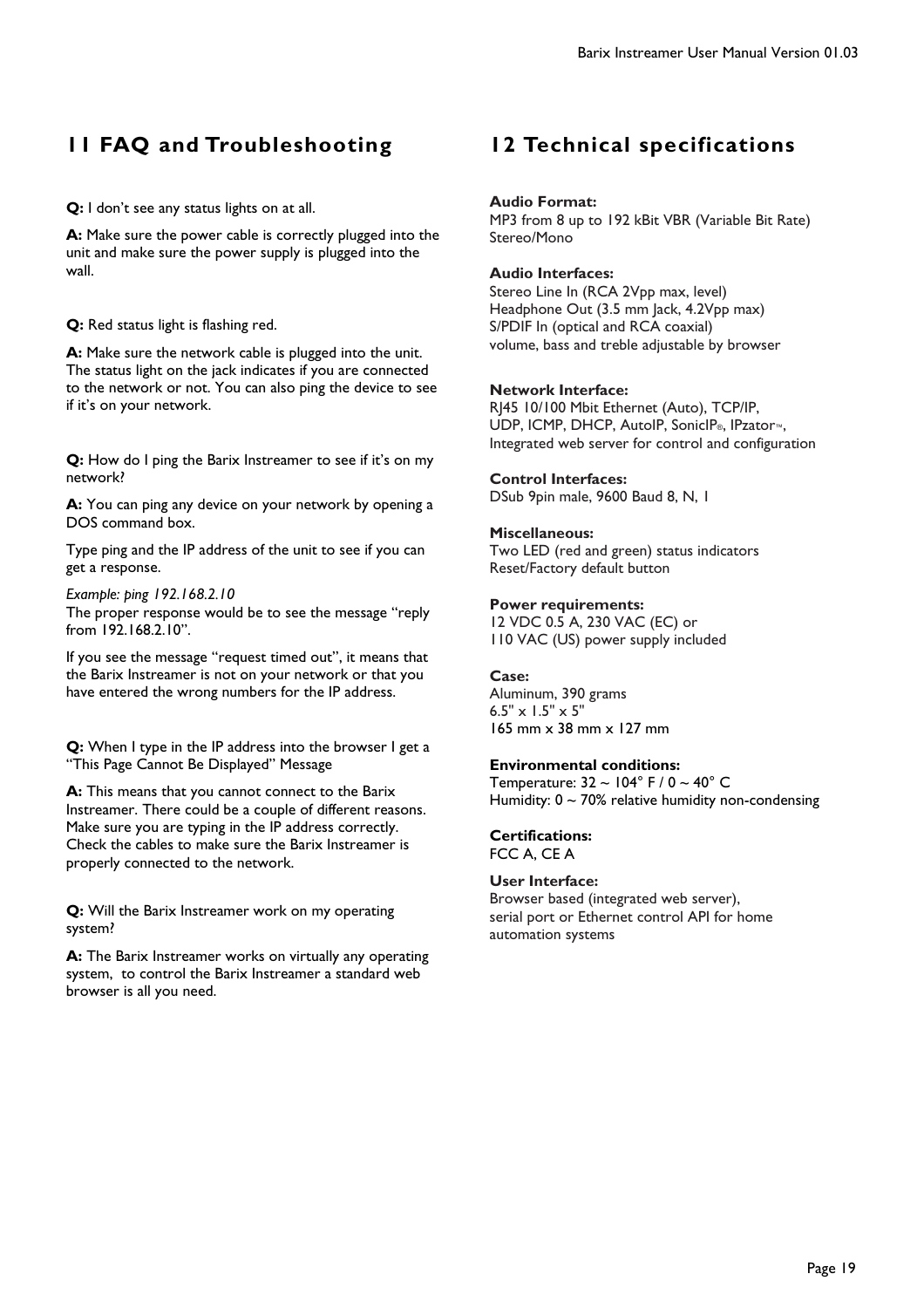## **13 Dictionary**

DHCP<br>Short for Dynamic Host Configuration Protocol, DHCP is a protocol used to assign an IP address to a device connected to a Network.

**DOS**<br>Microsoft DOS (Disk Operating System) is a command line user interface. MS-DOS 1.0 was released in 1981 for IBM computers. While MS-DOS is not used commonly today, it still can be accessed from Windows 95, XP, Windows 98 or Windows NT by clicking Start / Run and typing command or CMD in Windows 2000.

#### IP

Short for Internet Protocol, the IP is an address of a computer or other network device on a network using IP or TCP/IP. Every device on an IP-based network requires an IP address to identify its location or address on the network. *Example: 192.168.2.10* 

#### **IPzator**

Barix IPzator™ technology is designed for the purpose that the Barix Instreamer can create its own IP address according to the network structure in case it can't receive one from your network. If DHCP, AUTO IP or BOOTP fail, IPzator will create an IP address within the subnet and test it. If the address works and is not being used by another device on the network, it will give the address to the Barix Instreamer.

MAC address<br>Abbreviation for Medium Access Control, a MAC is a unique address number formatted in hexadecimal format and given to each computer and/or network device on a computer network. Because a MAC address is a unique address a computer network will not have the same MAC address assigned to more than one computer or network device.

*Example: A1:B2:C3:D4:E5:F6* 

Netmask<br>A number used to identify a sub network so that an IP address can be shared on a LAN (Local Area Network). A mask is used to determine what subnet an IP address belongs to. An IP address has two components, the network address and the host address. For example, consider the IP address 150.215.17.009. Assuming this is part of a Class B network, the first two numbers (150.2) represent the Class B network address, and the second two numbers (.017.009) identify a particular host on this network. The Netmask would then be 255.255.0.0

<mark>Ping</mark><br>Ping is a basic Internet program that lets you verify that a particular IP address exists and can accept requests. *Example: ping 192.168.2.10* 

#### SonicIP

Barix SonicIP® technology is designed to vocally announce the Barix Instreamer's current IP address. This makes it easier and faster to obtain the necessary network information. To make use of SonicIP plug in the included earphone into RCA audio out, connect the network and plug in the power supply. It will announce the address over the earphones right after power up.

Static IP<br>A Static IP is a fixed IP address that you assign manually to a device on the network. It remains valid until you disable it.

Telnet<br>Telnet is a user command and an underlying TCP/IP protocol for accessing remote computers. On the Web, HTTP and FTP protocols allow you to request specific files from remote computers, but not to actually be logged on as a user of that computer. With Telnet, you log on as a regular user with whatever privileges you may have been granted to the specific application and data on that computer.

*Example: telnet 192.168.2.10*